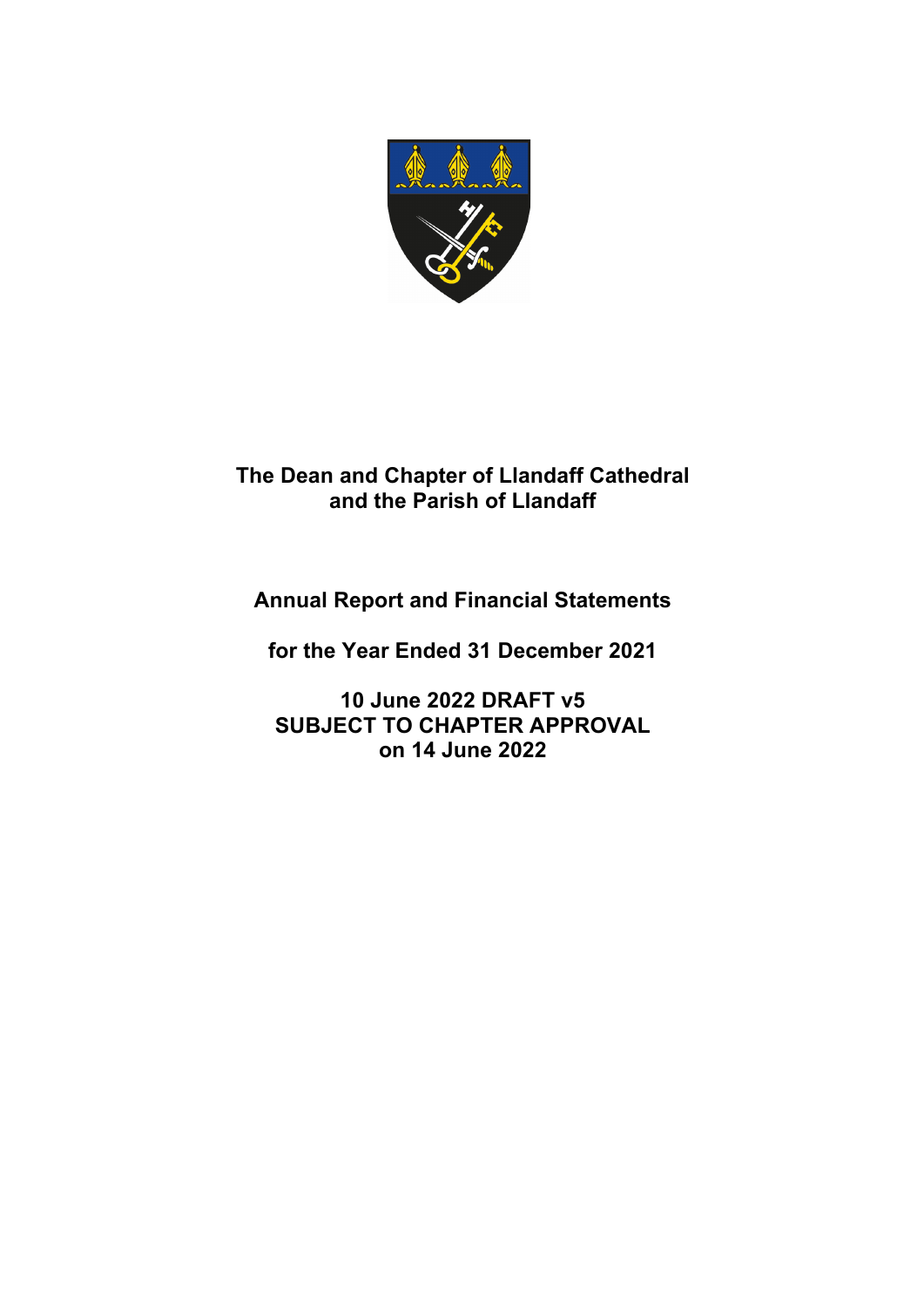# **Contents**

| Introduction                             | $1 - 3$ |
|------------------------------------------|---------|
| <b>Trustees' Report</b>                  | 4-11    |
| Independent Auditors' Report             | 12-14   |
| <b>Statement of Financial Activities</b> | 15      |
| <b>Balance Sheet</b>                     | 16      |
| <b>Statement of Cash Flows</b>           | 17      |
| Notes to the Financial Statements        | 18-27   |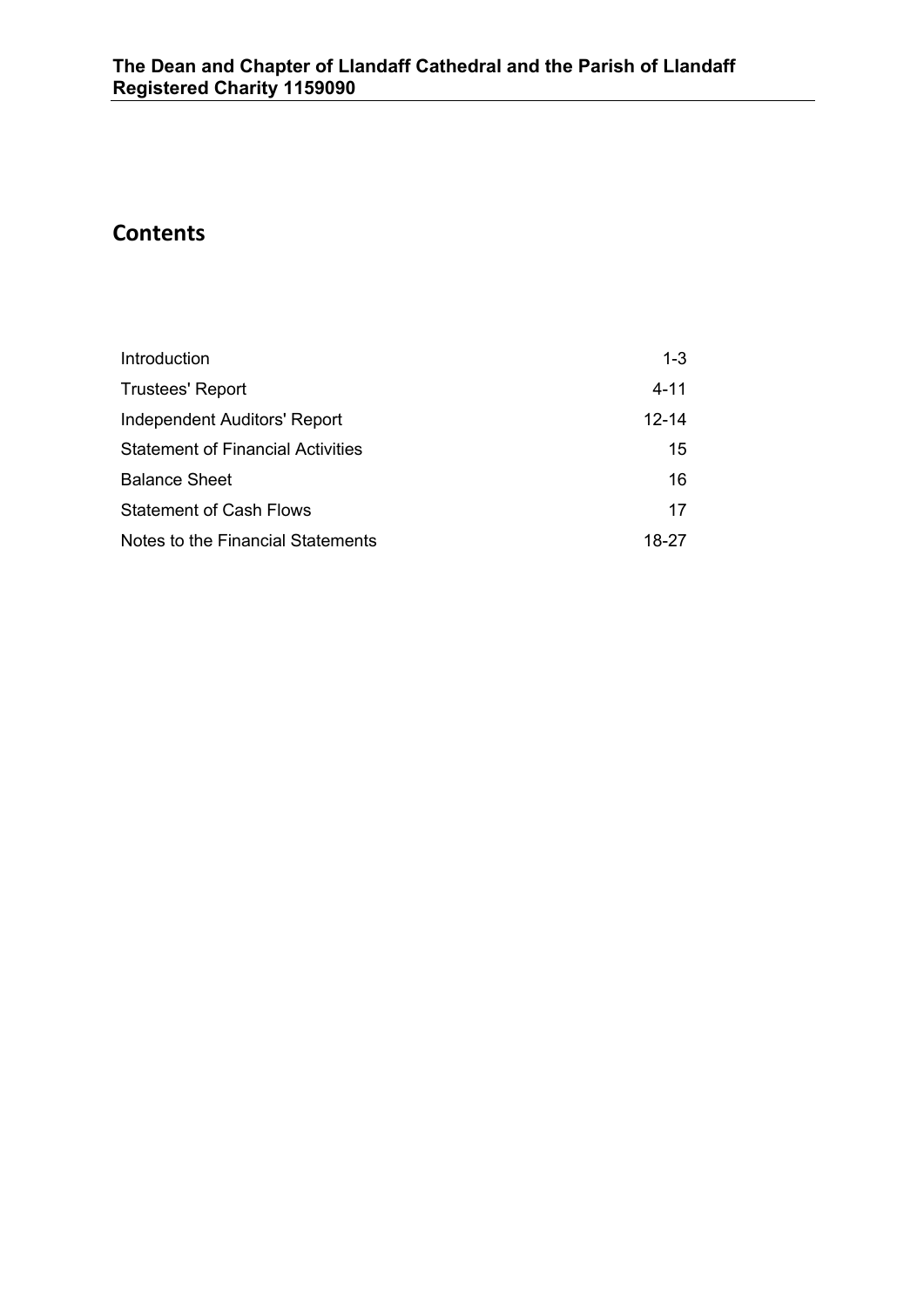## **REFERENCE AND ADMINISTRATIVE DETAILS**

#### **INTRODUCTION**

The Cathedral is the seat of the Bishop and the Mother Church of the Diocese and serves as the Parish Church for the Parish of Llandaff.

The Dean also serves as the Incumbent of the Parish, in which role he is assisted by the Cathedral Clergy.

The Cathedral is located in Llandaff, Cardiff, CF5 2LA.

The Cathedral was registered as a charity with the Charity Commission on 6th November 2014 and has the charity number of 1159090.

| Dean                                                                                                                                                                                          | The Very Reverend Gerwyn Capon                                                                                                                                                                                                                                                                    |
|-----------------------------------------------------------------------------------------------------------------------------------------------------------------------------------------------|---------------------------------------------------------------------------------------------------------------------------------------------------------------------------------------------------------------------------------------------------------------------------------------------------|
| <b>Canon Precentor</b>                                                                                                                                                                        | Canon Mark Preece                                                                                                                                                                                                                                                                                 |
| <b>Canon Chancellor</b>                                                                                                                                                                       | Canon Jan Van der Lely                                                                                                                                                                                                                                                                            |
| In the stall of Fairwell<br>In the stall of St Andrew<br>In the stall of Llangwm<br>In the stall of St Dyfrig (Dubritius)<br>In the stall of Canon Treasurer<br><b>Archdeacon of Llandaff</b> | Canon Steven Kirk<br>Canon Gerard Elias, Vice Chair of Chapter<br><b>Canon Paul Bennett</b><br>Canon Ceri Weatherall<br>Mr Richard Bacon (co-opted until 31 <sup>st</sup> May 2021),<br>Canon Rob Lewis from 1 <sup>st</sup> June 2021<br>The Venerable Peggy Jackson (appointed 28 <sup>th</sup> |
| <b>Archdeacon of Margam</b>                                                                                                                                                                   | July 2020, retired 31 <sup>st</sup> July 2021)<br>The Venerable Michael Komor (appointed 2 <sup>nd</sup><br><b>August 2021)</b>                                                                                                                                                                   |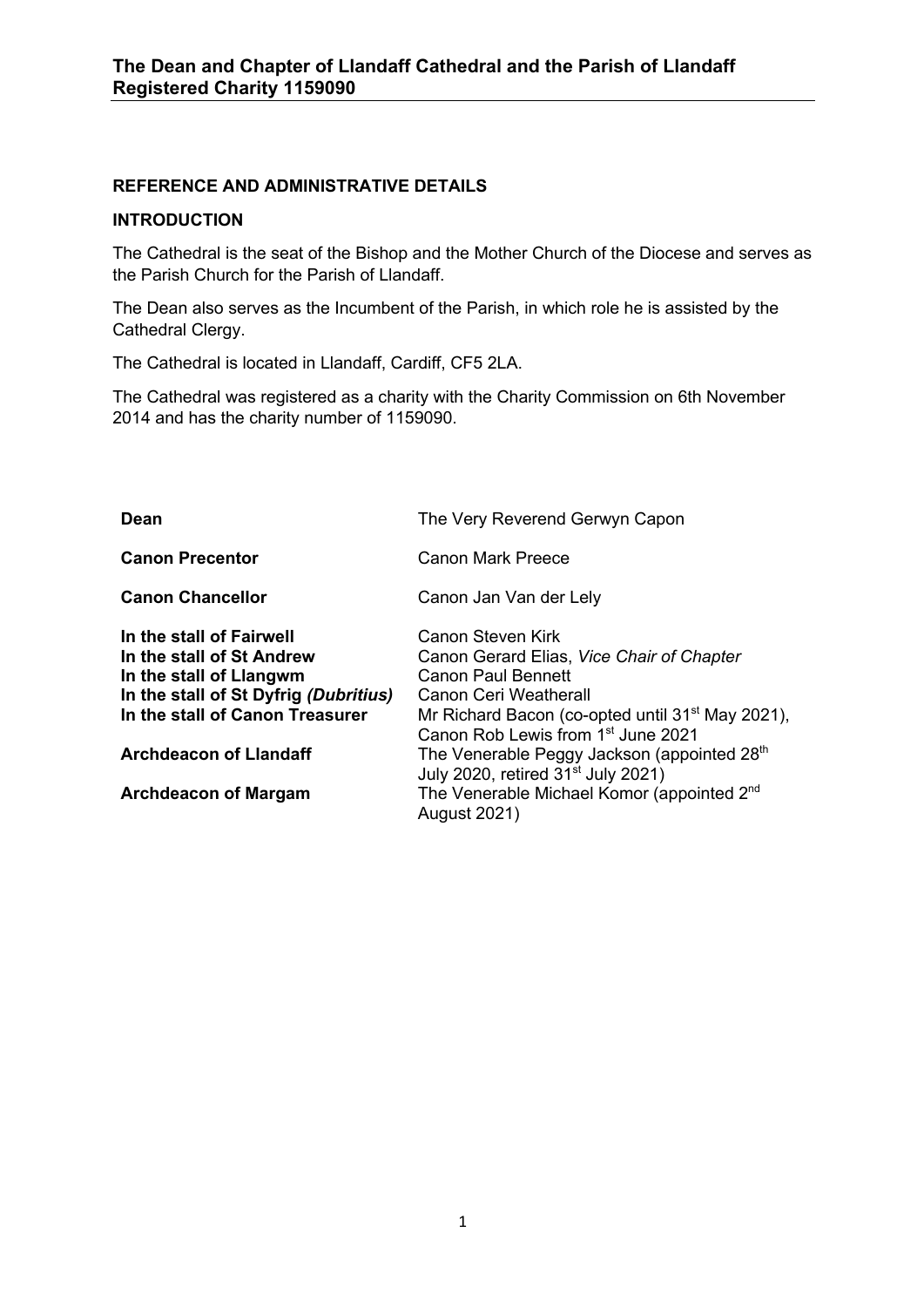## **THE LLANDAFF CATHEDRAL COMMUNITY COUNCIL (formerly The Parochial Church Council of Llandaff until May 2021)**

| The Clergy:<br>Dean & Vicar<br>Canons Residentiary:<br>The Chancellor<br>The Precentor | The Very Reverend Gerwyn Capon<br>Reverend Canon Dr Jan van der Lely<br>Reverend Canon Mark Preece                                                                                                        |
|----------------------------------------------------------------------------------------|-----------------------------------------------------------------------------------------------------------------------------------------------------------------------------------------------------------|
| <b>Churchwardens:</b>                                                                  | John Kenyon<br>Ian Macdonald                                                                                                                                                                              |
| Secretary:                                                                             | Sian Roberts                                                                                                                                                                                              |
| <b>Elected Lay Members:</b>                                                            | Mark Edwards<br>Richard Inkin<br><b>Ben Jenkins</b><br>Tanya Johnson<br>Ian Macdonald<br>Mary Madsen<br><b>Anthony Olavesen</b><br><b>Anne Lambert Rogers</b><br><b>Ben Staniforth</b><br>Judith Thompson |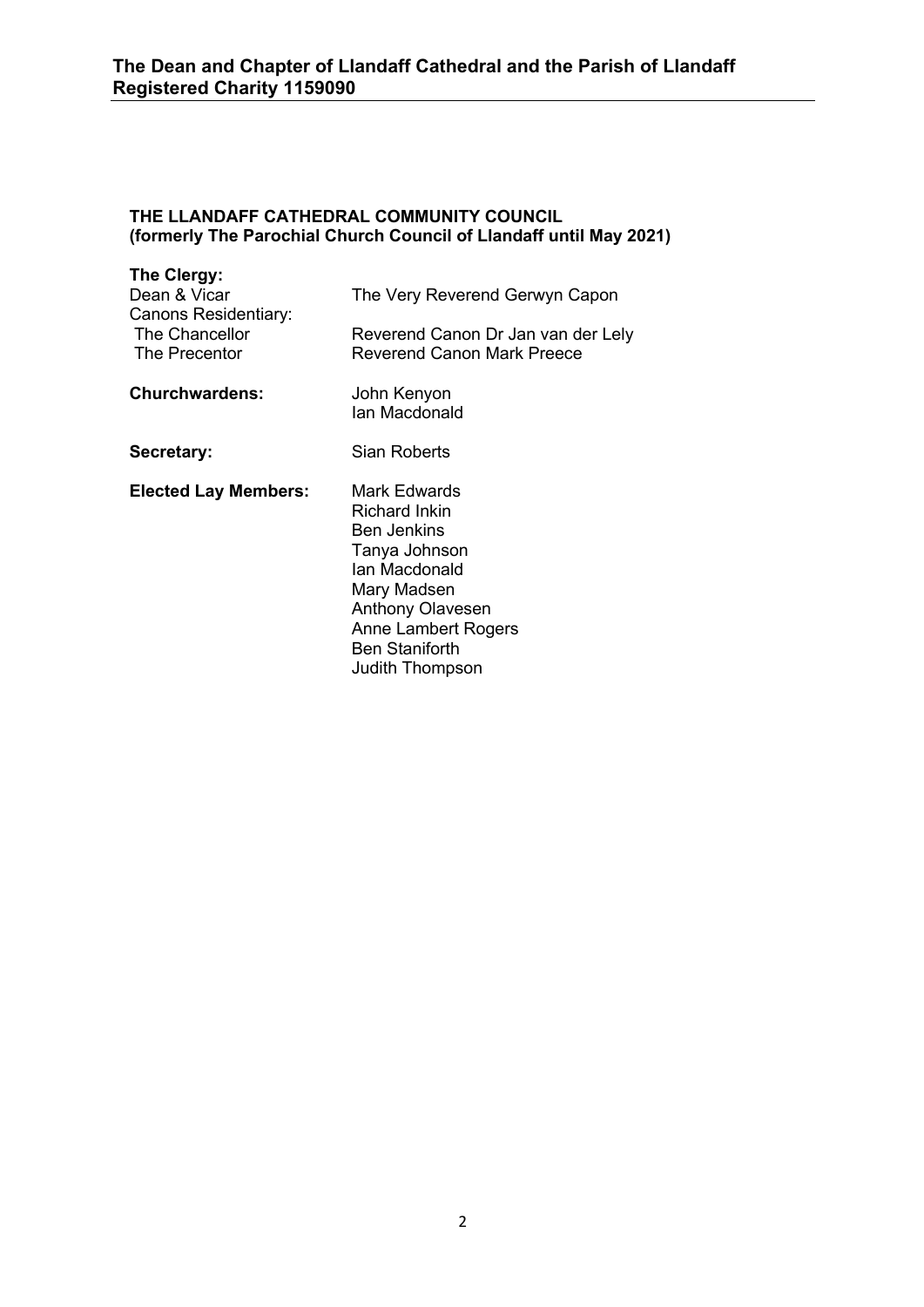## **BANKERS AND PROFESSIONAL ADVISORS**

| <b>Bankers</b>                  | <b>NatWest Bank PLC</b><br><b>Canton Branch</b><br>277 Cowbridge Road East<br>Cardiff<br>CF5 1WX                                                                    |
|---------------------------------|---------------------------------------------------------------------------------------------------------------------------------------------------------------------|
| <b>Auditors and Accountants</b> | <b>Graham Paul Chartered Accountants</b><br><b>Wilson House</b><br><b>Cardiff Gate Business Park</b><br>5 Ashtree Court, Woodsy Close<br>Cardiff<br><b>CF23 8RW</b> |
|                                 | <b>Brian G Scott FCA</b>                                                                                                                                            |
| <b>Architect</b>                | Dittrich Hudson Vasetti<br>Studios 12-13<br>9 Bath Buildings<br>Montpelier<br><b>Bristol</b><br>BS6 5PT                                                             |
|                                 | Izaak Hudson                                                                                                                                                        |
| <b>Property Advisors</b>        | Crofts Davies & Co.<br>259 Heathwood Road<br>Llanishen<br>Cardiff<br><b>CF14 4HS</b>                                                                                |
|                                 | <b>Jonathan Crofts Davies</b>                                                                                                                                       |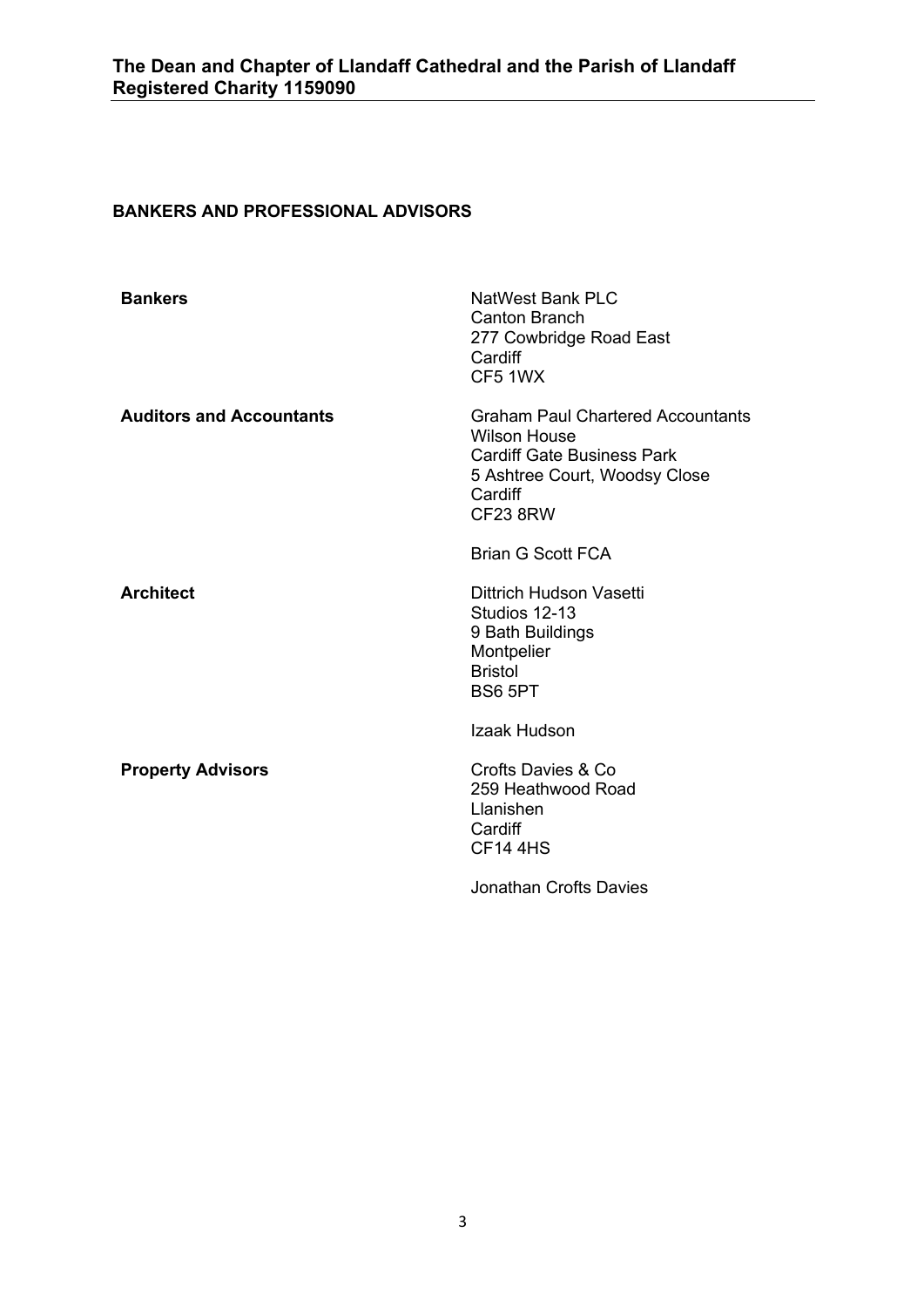## **The Trustees Annual Report for the year ended 31 December 2021**

## **Aim and purpose**

Dean and Chapter as a body of trustees is responsible for the mission of the Church in Wales at the Cathedral: pastoral, social and ecumenical.

## *Objectives and activities*

We commit ourselves to reviewing our aims, objectives and activities each year. This review looks at what we have achieved and the outcomes of our work in the previous twelve months. The review also helps us to ensure our aims and activities remain focused on our stated objectives. We have referred to the guidance contained in the Charity Commission's general guidance on public benefit when reviewing our aims and objectives and in planning our future activities, in particular the specific guidance on charities for the advancement of religion. This ensures that we continue our purpose of encouraging the beliefs, tenets and practices of Christianity, by seeking new followers and by encouraging and facilitating the practice of the Christian Faith by existing followers or adherents.

Encouraging and facilitating the practice of the Christian Faith by the Cathedral includes the following:

- \* The provision and maintenance of the Cathedral of Llandaff
- \* Conducting regular Christian worship in the building and promoting excellence of liturgical practice and worship
- \* The celebration of the Holy Eucharist, baptisms, marriages and funerals
- \* Providing a warm welcome and ensuring that the Cathedral is open to the public as pilgrims, and for personal spiritual contemplation, every day throughout the year
- The maintenance of Christian burial places
- Promoting the study of Christian teaching, practices and scriptures
- To encourage support and nurture its employees and ensure their wellbeing, developing their skills and talents to support the aims of the Cathedral.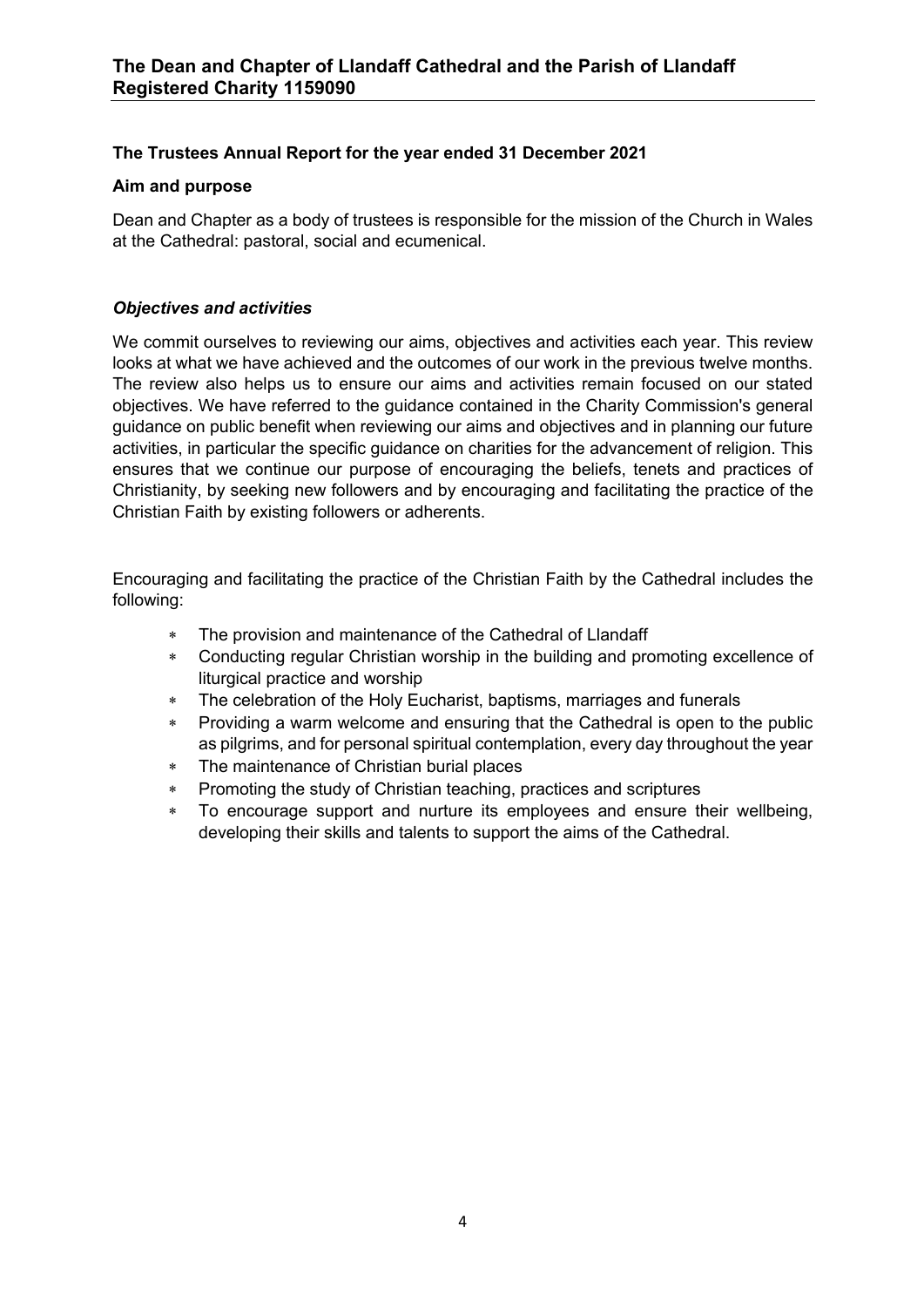## **Aim and purpose**

## *Objectives and activities (continued)*

In addition to the above, Christian devotional acts and outreach work is carried out including:

- \* Visiting the sick
- \* Administering the sacraments to those unable to attend regular acts of worship, and to the sick and dying
- \* Supporting pastoral work
- \* Fostering ecumenical links between different Christian denominations
- \* To facilitate this work it is important that we maintain the fabric of the Cathedral.

## **Achievements and performance**

## *Activities in the year*

For the majority of the year, activities in the Cathedral were severely restricted by the COVID-19 pandemic. Wherever possible, the Cathedral was open, sometimes just for prayer but also for services, in a COVID-safe manner. Chapter is grateful to all those members of the Cathedral community who volunteered to support keeping the Cathedral open, in welcoming, stewarding and cleaning.

From September 2021, Chapter was able to reintroduce a fuller programme of services and events, and this was sustained until Christmas when the omicron outbreak took hold. At the time of writing services in person are being held three times on Sundays and twice during the week. Ordination, wedding, baptism and confirmation services were also able to be held.

Chapter has regularly received news of members of the congregation who have been affected by the pandemic, and prayers have been said daily in the Cathedral for them. Chapter would like to extend our sincere condolences and sympathy for those who have faced serious illness or have been bereaved in this time.

The Cathedral Choirs, a central part of the life and ministry of the Cathedral, were seriously constrained in their ability to operate. We are grateful to the Director of Music and Cathedral musicians who were able to bring music to our worship in different ways and with a variety of choral forces throughout the year, particularly at Christmas.

The most exciting and significant change in the life of the Cathedral in 2021 was the bringing of the girls choir under the direction of the Cathedral, starting in September. This was enabled through a renegotiation of the formal relationship between the Cathedral and the School, covering the provision of choristers and the lease of the school site. Aaron Shilson joined the Cathedral as Assistant Director of Music to work with Stephen Moore to lead our choirs, choral worship and the musical life of the Cathedral.

Our Sunday School leaders, ably coordinated by Ged Bates, continued to provide excellent provision for our young people, in person in the Autumn and otherwise online, with extraordinarily creative work submitted each week.

We continued to improve and develop the live-streaming of services and other events, a development which has received much positive feedback. The Canon Chancellor provided a thought for the day throughout the difficult days of January 2021, and then a thought for the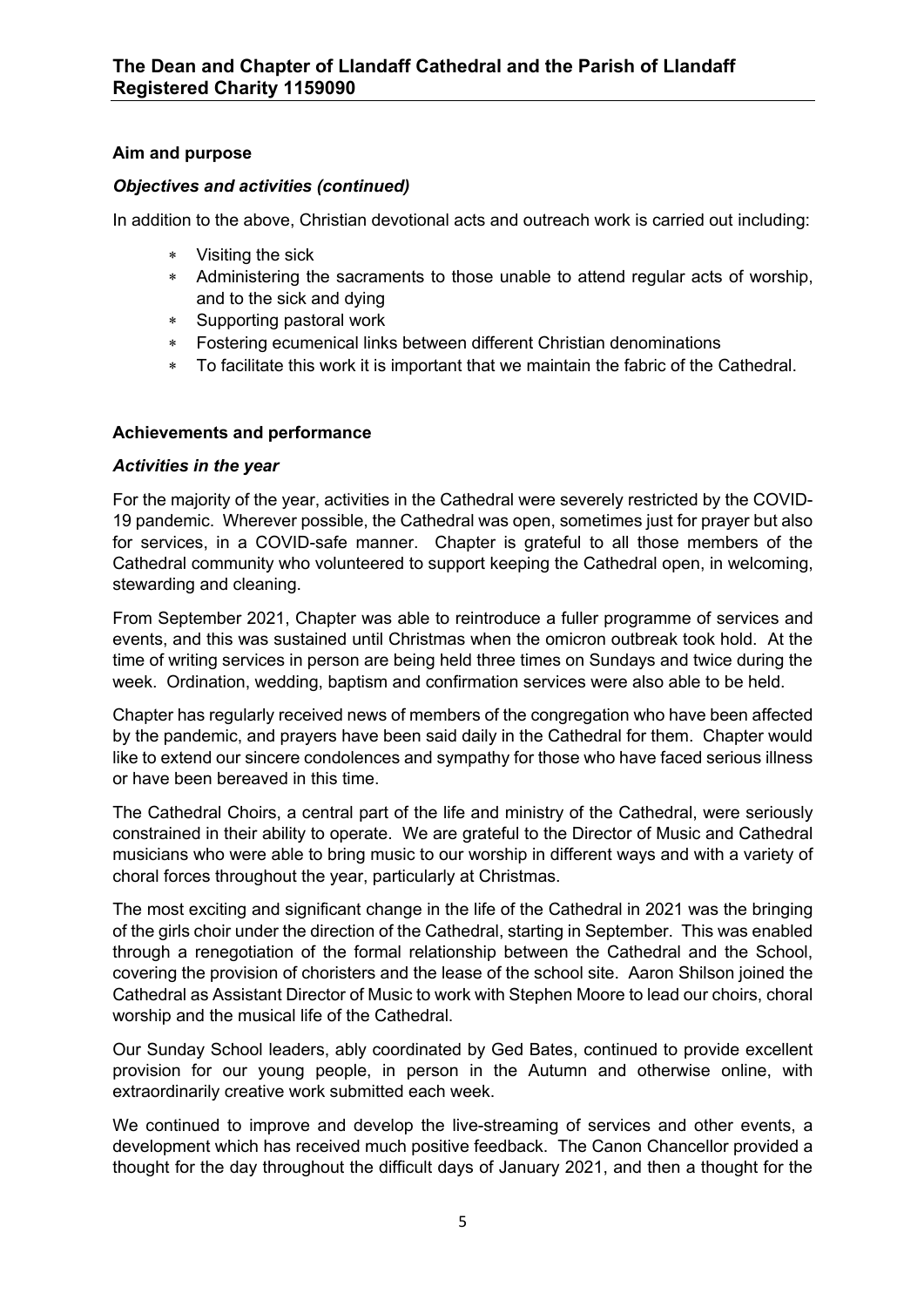week every week for the remainder of the year. Two services on a Sunday have regularly been streamed, with a number of special services also broadcast. A number of weddings, funerals and carol services were also streamed on request. Chapter is immensely grateful to Chris Preece and his team of helpers for all their work on this front.

The new part-time events administrators, Kristina Hillebert and Olivia Gomez, joined us in November and January 2022. The Church administration system, Churchsuite, has been implemented and plans are well advanced for the first Llandaff Cathedral Festival in July 2022.

## *Fabric and Estates*

Canon Steven Kirk chaired the Chapter Fabric Committee throughout 2021, and oversaw a broad range of issues requiring attention, as well as some longer-term projects.

The project to restore the 15<sup>th</sup> century Bishop Marshall Panel was completed in May 2021 after a six-year-long restoration.

The Architect completed his Quinquennial review in 2021 and presented his report to Chapter in June. Although the Cathedral is in relatively sound condition following the rebuilding of the Cathedral after the Second World War, inevitably all elements need routine and programmed maintenance.

The Cathedral is typically a warm place because of the underfloor heating installed in the 1950s, but the gas boilers are well beyond their useful life. During 2021 preparations were made for the design of a new system and contracting for the necessary work. This is a complex project with substantial risk. Asbestos needs to be removed, we need to inspect a sample of the copper pipe work under the Cathedral floor. An energy review completed earlier in the year made recommendations for a more sustainable system.

Chapter hopes to make progress with a new system starting in the summer of 2022, although it is likely that the work will be phased, depending the design of the new system.

## *Financial review*

During the pandemic, we have been particularly grateful to those who have continued, and indeed started, to give regularly to the Cathedral. Without this support, it would have been so much more difficult to continue the Cathedral's ministry.

The Cathedral is also dependent to a certain extent on giving through the plate at services and on the use of the Cathedral for concerts and other external events, including special services. Much of this income was significantly curtailed, replaced in part by new forms of giving online, and through a new cashless facility at the Cathedral West Door.

The Diocese provided much-needed support financially and rebated our Parish Share by £55,076 (2019: £41,374).

Chapter bid for funding from the Welsh Government's Cultural Recovery Scheme in 2020 and was awarded £150,000 against specific costs through to the end of March 2021. £100,400 was spent from this grant in 2020 with the balance offsetting the additional costs of reopening in 2021.

Following a review of funding by Cathedrals by the Church in Wales, further funding for administration was provided in 2021 of £30,000 which rises to £53,000 in 2022. We are grateful to the Church for this additional support and to all those involved in the review.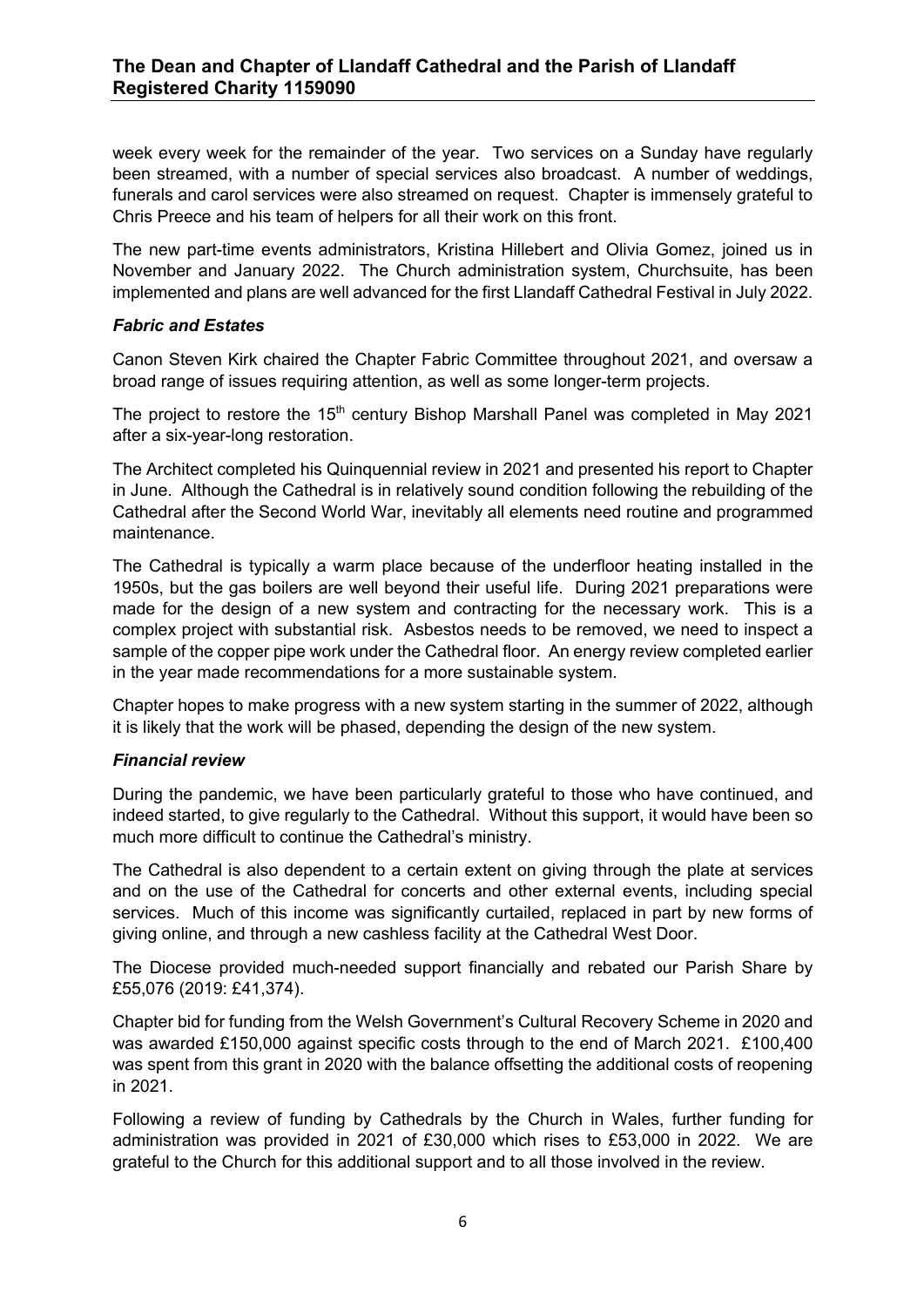## **The Dean and Chapter of Llandaff Cathedral and the Parish of Llandaff Registered Charity 1159090**

As described above, the renegotiation of the lease with the School for the school site was completed. This transfers the work of leading the girls choir to the Cathedral and the associated resources. It will result in the equalisation of the workload of boy and girl choristers and their school scholarships.

The overall position on unrestricted funds for 2021 was, despite a sharp drop income, was a surplus:

|                                           | <b>Unrestricted</b><br><b>Funds</b><br>2021<br>£ | Unrestricted<br>Funds<br>2020 |
|-------------------------------------------|--------------------------------------------------|-------------------------------|
| <b>Total Income</b><br>Total expenditure  | 465,413<br>(464, 816)                            | 452,952<br>(357, 589)         |
| Net surplus/(deficit) before revaluations | 597                                              | 95,363                        |

Both 2020 and 2021 were heavily supported by Government and Church in Wales support as our income was significantly depleted.

The Diocese and the Church in Wales provided substantial COVID-related funds of £55,076 which we cannot expect to recur. In addition we received £47,338 from the legacy of Jane Gutteridge. Having considered the needs of the Cathedral in the coming years, these amounts have been added to the designated fund for the maintenance of Cathedral properties, with a view to funding projects which are either required following the pandemic or which contribute significantly to the sustainability of Cathedral property, including: redecorating and addressing the safety of heating in the Parish Hall, replacing all bulbs and associated fittings in Prebendal House, relighting the Shop, roof repairs to the Cathedral, examining the Tripytch following the pandemic and a feasibility study on replacement of the Cathedral heating system.

The investment properties have been revalued at the year end. This revaluation reflects the wider economic and property environment, with any resulting gains and losses outside of the Chapter's control. Any such gains and losses would only be realised if the Charity sold any of the investment properties. Over 2021 the Charity recorded a gain on revaluation on unrestricted funds amounting to £439,210 (2020: £318,228).

On restricted funds the Cathedral realised a deficit before gains and losses on investments of £22,709 (2020: surplus of £78,414), as we spent down grants received during the pandemic.

Full details of the assets and liabilities of the Cathedral are outlined in the Balance Sheet. Total unrestricted funds carried forward at the year-end amounted to £6,929,693 (2020: £6,348,888). Total funds amounted to £7,181,473 (2020: £6,647,447).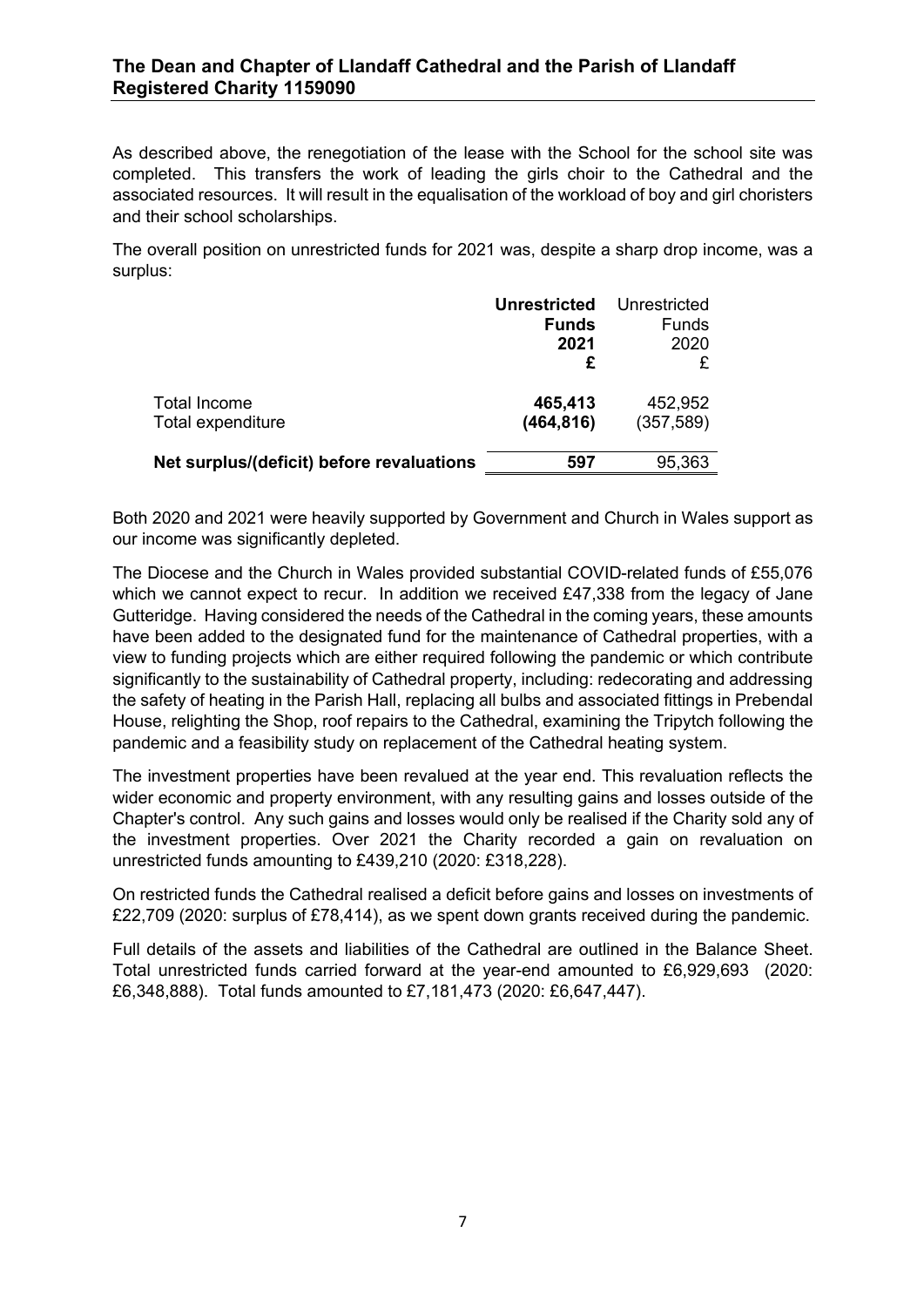## **Structure, governance and management**

The Cathedral and Parish of Llandaff is part of the Diocese of Llandaff within the Church in Wales. The Church in Wales is a Province within the Anglican Communion and, as such, exists to advance the Christian Religion through world-wide mission. The objective of the Chapter is to ensure that the life and work of the Church within the Parish helps to fulfil that mission, both locally and more widely, by enabling as many people as possible to worship at the Cathedral and to become part of the Cathedral Parish of Llandaff.

The Dean of Llandaff was unwell during 2021. Dean and Chapter continued to carry out its responsibilities under the recent 2019 Constitution, under the chairmanship of the Vice Chair of Chapter, Gerard Elias.

During 2021, the Diocese of Llandaff completed its initiation of new Ministry Areas. The Cathedral forms a Ministry Area itself. As part of this process, the Parish Church Council redesignated itself as the Llandaff Cathedral Community Council (LCCC) to indicate its increasingly important role in the ministry of the Cathedral and Ministry Area.

The Chapter and the LCCC are not bodies corporate, their composition, procedure and powers being regulated by the Constitution of the Church in Wales as amended from time to time by its Governing Body set up under Section 13(1) of the Welsh Churches Act 1914 and the Constitution of the Cathedral adopted on 19 June 2019. Members of the Chapter are appointed by the Bishop.

Elections to the LCCC are held at an Annual Vestry Meeting which was held on 27 April 2021. All persons whose names are entered on the Electoral Roll are entitled to vote and stand for election. Before assuming office, every member of the Council publicly makes a declaration that he or she will be bound by the Constitution. Chapter has charged the Council to support the work of Chapter and build up the community life of the Cathedral.

The Cathedral services and worship put faith into practice through prayer and scripture, music and sacrament.

The Representative Body of the Church in Wales holds the land and property of the Church in Wales including Llandaff Cathedral and other church buildings, including the churchyard, the other properties owned by the Cathedral and their contents. The Representative Body is an exempt Charity and was set up under section 13(2) of the Welsh Churches Act 1914. It acts on behalf of the Province in paying the stipends of the full-time clergy and administers the Church in Wales scheme of covenanted and gift aided giving recovering tax on behalf of the parishes. The salaries of Cathedral employees are paid by the Dean and Chapter.

## *Risk review*

The members of Chapter acknowledge their responsibility as Trustees to identify, assess and manage risks.

The Finance Committee made up of members of Chapter and other individuals with suitable skills meets regularly to monitor the financial position and to identify and assess risks. A risk register is maintained, regularly reviewed and updated and is submitted for consideration at Chapter meetings.

All major financial risks have been identified and steps taken to alleviate these as far as is possible. The major risk is the possible inability to maintain a sufficient level of voluntary giving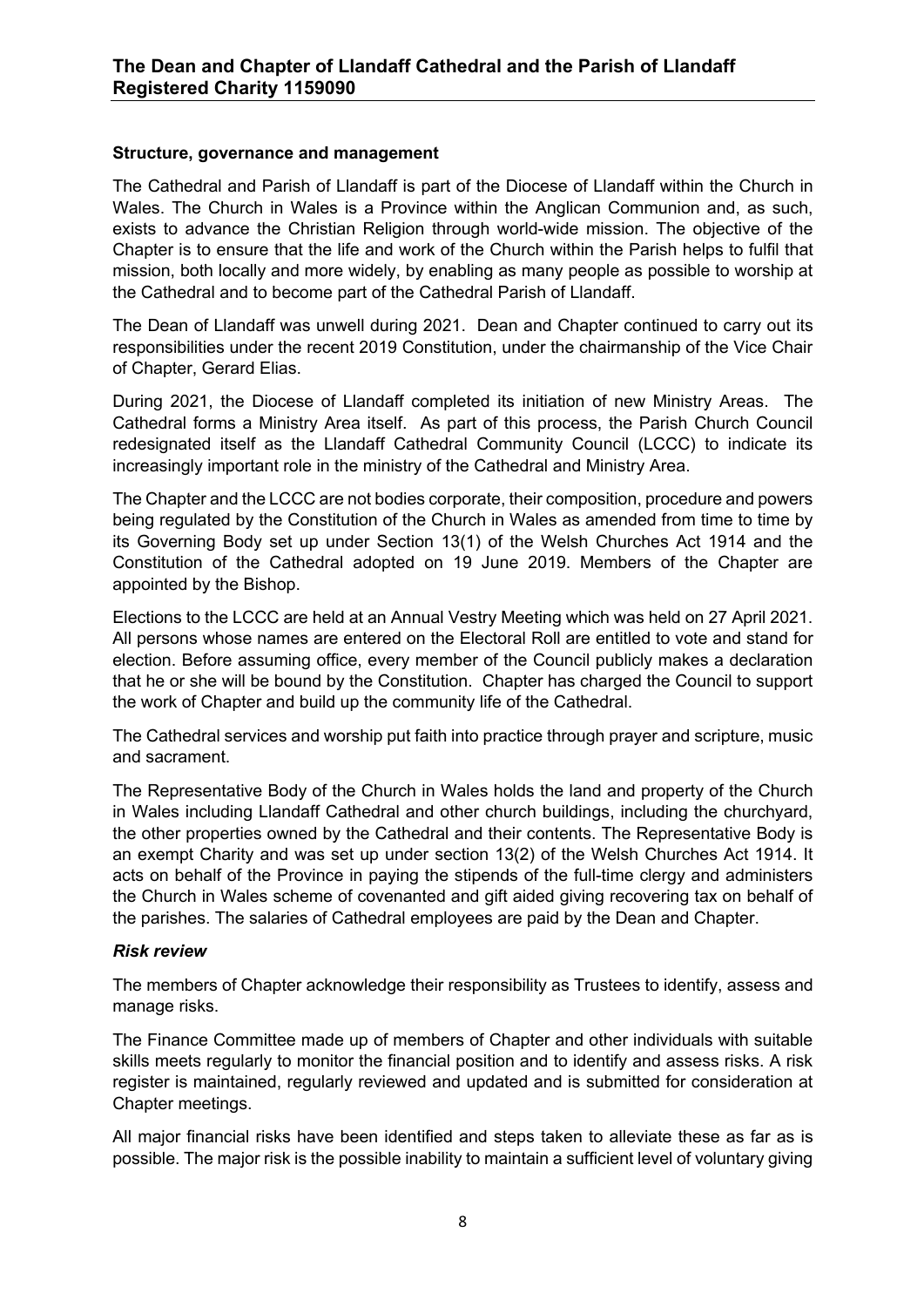and fundraising to enable the Cathedral to continue to meet its aim and purpose. This is being addressed by efforts to increase the regular giving by worshippers at the Cathedral.

Chapter approved an updated Safeguarding Policy in 2020, presented by Kate Bates the Cathedral Safeguarding Officer. Canon Ceri Weatherall is the Safeguarding Trustee.

The fabric of the Cathedral is monitored by the Cathedral Architect.

The finances are controlled by the preparation of an annual budget and the monitoring of income and expenditure against this budget in monthly accounts which are submitted to meetings of the Finance Committee and to Chapter.

## *Organisational structure*

All members of the Cathedral Chapter are the Trustees of the Charity. The Chapter is responsible inter alia for promoting the mission of the Cathedral, the parochial budget and all expenditure there-under, the care and maintenance of the churchyard and the other properties owned by the Cathedral, and for action on any other matter referred to it in accordance with the Constitution.

The LCCC is chosen from the Congregation, its members being elected annually at the Easter Vestry meeting, by members of the Cathedral on the Electoral Roll. The People's Churchwarden (elected by members at the annual Easter Vestry) and the Vicar's Churchwarden (appointed by the Incumbent) are ex officio members of the LCCC, together with all clergy licensed to the parish of Llandaff.

The LCCC is the normal channel of communication between parishioners, the Chapter and the Bishop of the Diocese. All new members are provided with a summary of their responsibilities, and additional training is available if required.

Chapter and LCCC intend to continue working together closely, to improve the Cathedral's effectiveness in carrying out its shared objectives.

## *Staff and Volunteers*

Staff are appointed by Dean and Chapter to specific roles within the Cathedral and Parish. Remuneration is set by the Trustees on an annual basis. During 2021, a new post of Assistant Director of Music was established, and Aaron Shilson appointed to the role. Two new parttime external-facing Events Administration roles were created: Kristina Hillebert and Olivia Gomez were appointed. The Trustees are very grateful to the staff for their contribution to the efficient running of the Cathedral.

In addition to the employees, the Cathedral relies on the significant contribution of a large number of volunteers. Without these volunteers, many of the activities and services undertaken in the Cathedral would be greatly diminished and the Trustees would like to thank everyone who contributes in any way, whether large or small, in helping the Cathedral to fulfil its mission.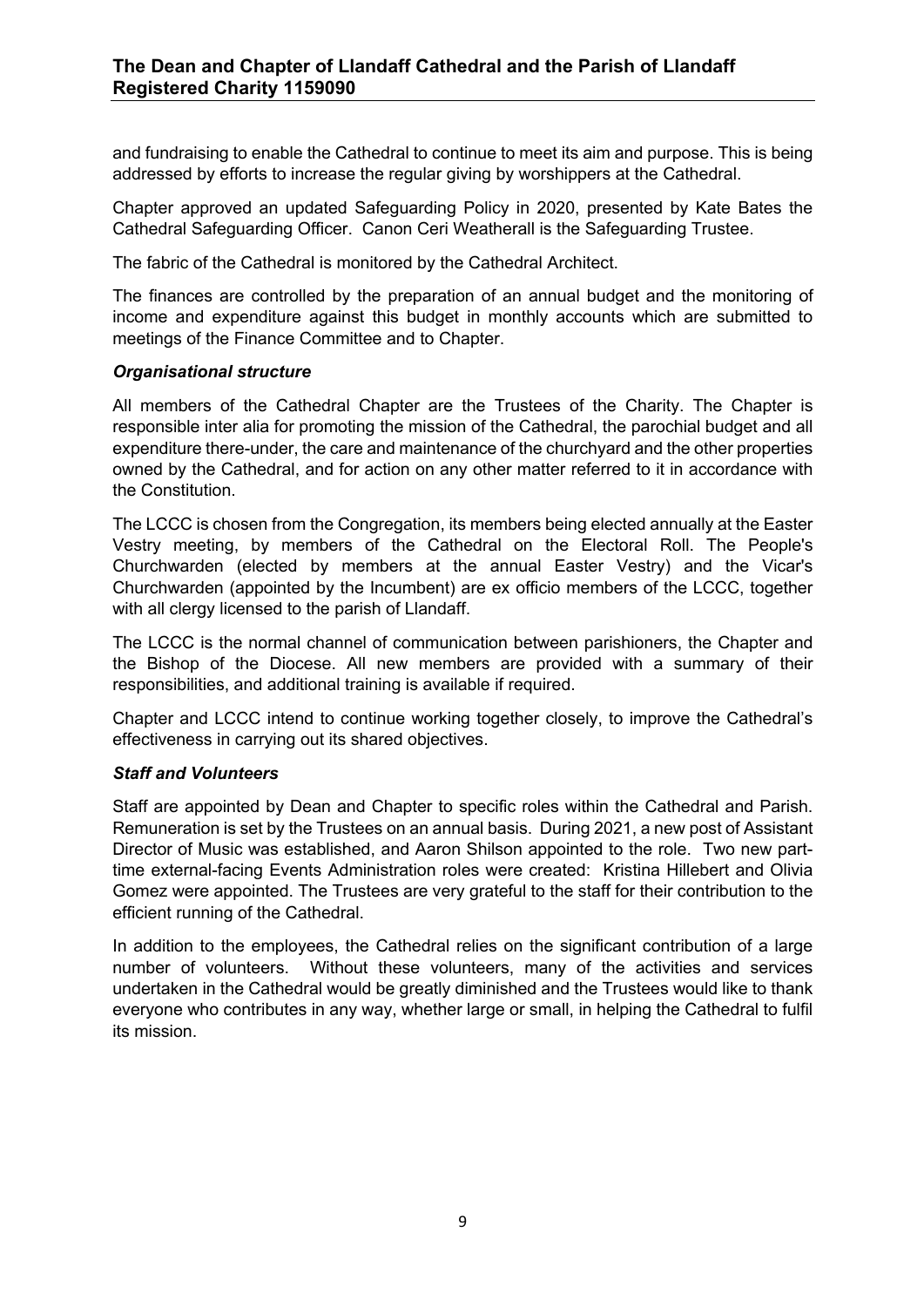## *Committee structure*

Since the new constitution was brought into effect in June 2019, Chapter has established the following committees:

- Education, Mission and Engagement
- Music
- Finance
- Fabric

Each has terms of reference approved by Chapter, and minutes are reviewed and approved by Chapter. A staffing working group has dealt with issues as they have arisen.

## *Reserves policy*

The Dean and Chapter have established a policy whereby the net current assets on unrestricted funds should be retained at a level of between 6 months and one year of resources expended. This is considered to be an appropriate level to meet any unexpected costs of significant reductions in short-term income. The Charity is currently operating within these parameters.

## *Investment policy*

The Representative Body of the Church in Wales handles most of the investments; in addition, funds are also invested with specialist trusts designed for the charity sector. Chapter regularly monitors the levels of the bank balances and the interest rates received to ensure that the Cathedral obtains the maximum value and income from its banking arrangements.

## *Endowment and restricted funds*

These can only be used for the purposes for which the funds were given. The Cathedral has several such funds, details of which are set out in note 11 of the accounts.

## *Designated funds*

The Trustees can designate some of the unrestricted funds for a particular purpose. These funds remain part of the unrestricted funds. The Cathedral has one designated fund, for Fabric and Property, details of which are set out in note 11 of the accounts. This fund is the balance of the proceeds from the sale of the Memorial Hall, and is used to fund a range of projects relating to the Cathedral and its properties.

## **Future plans**

Chapter is developing a strategy which will allow significant development for the Cathedral and its amenities, in order better to fulfil its mission as the Cathedral in the capital city of Wales. In addition to this, there will be a focus on good governance, and on the efficiency of day-today operations with the aim of controlling costs and improving income so that the Cathedral is on a sound financial footing.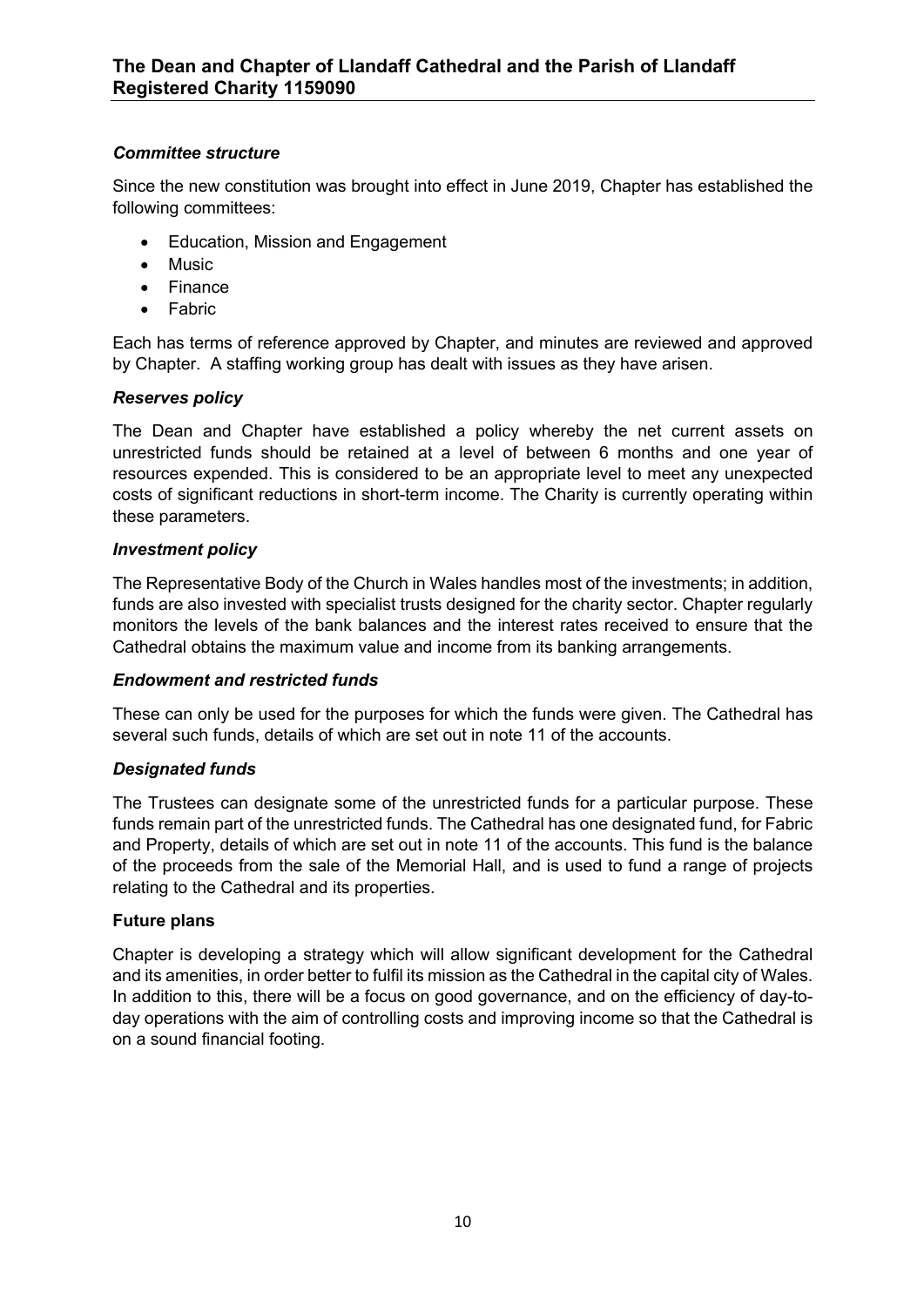## **The Dean and Chapter's responsibilities**

The Dean and Chapter of the Cathedral Parish of Llandaff are responsible for preparing the Trustees' Report and the financial statements in accordance with applicable law and the United Kingdom Accounting Standards (United Kingdom Generally Accepted Accounting Practice).

Trustees are required by the law applicable to charities in England and Wales to prepare financial statements for each financial year which give a true and fair view of the charity's state of affairs and its incoming resources and application of resource for that period. In preparing those financial statements, the trustees are required to:

- select suitable accounting policies and apply them consistently;
- observe the methods and principles in the Charities SORP 2015 (FRS 102);
- make judgments and estimates that are reasonable and prudent:
- state whether applicable accounting standards have been followed, subject to any material departures disclosed and explained in the financial statements; and
- prepare the financial statements on a going concern basis unless it is inappropriate to presume that the Charity will continue in operation.

The trustees are responsible for keeping proper accounting records which disclose with reasonable accuracy the financial position of the charity and enable them to ensure the financial statements comply with the Charities Act 2011, the Charity (Accounts and Reports) Regulations 2008 and the provisions of the trust deed. They have general responsibility for taking such steps as are reasonably open to them to safeguard the assets of the charity and to prevent and detect fraud and other irregularities.

In so far as the Trustees are aware:

- there is no relevant audit information of which the Cathedral auditors are unaware, and
- the Trustees have taken all steps which they ought to have taken to make themselves aware of any audit information and to establish that the auditors are aware of that information.

Signed by order of the Trustees on 14 June 2022

## **Canon Rob Lewis, Canon Treasurer and Trustee**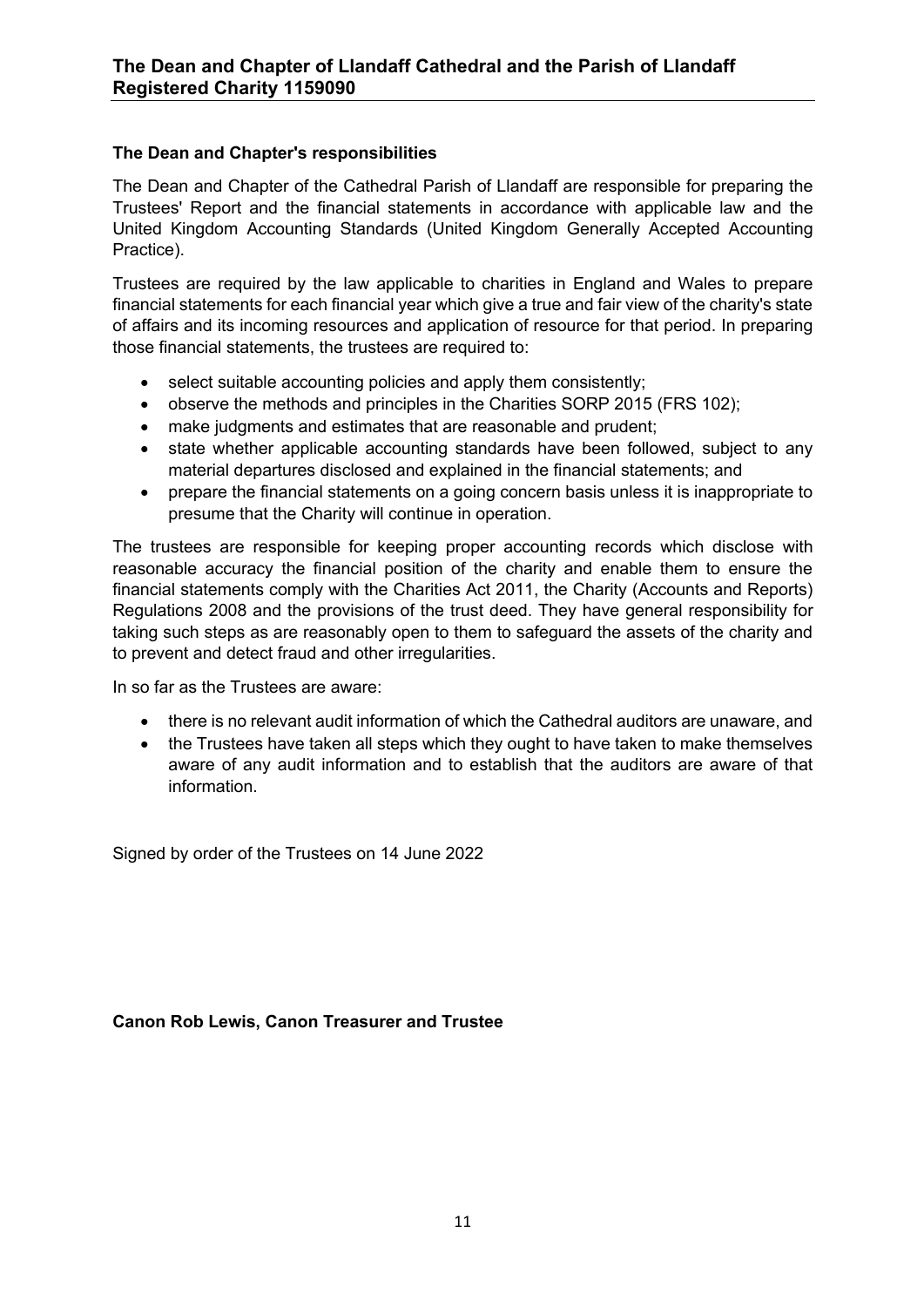## **Independent Auditors' Report for the year ended 31 December 2021 to the Trustees of The Dean and Chapter of Llandaff Cathedral and the Parish of Llandaff**

We have audited the financial statements of The Dean and Chapter of Llandaff Cathedral and the Parish of Llandaff for the year ended 31 December 2021 which comprise the Statement of Financial Activities, the Balance Sheet, the Cash Flow Statement and notes to the financial statements, including a summary of significant accounting policies. The financial reporting framework that has been applied in their preparation is applicable law and United Kingdom Accounting Standards, including Financial Reporting Standard 102 'The Financial Reporting Standard applicable in the UK and Republic of Ireland' (United Kingdom Generally Accepted Accounting Practice).

In our opinion the financial statements:

• give a true and fair view of the state of the charity's affairs as at 31 December 2021, and of its incoming resources and application of resources, for the year then ended;

• have been properly prepared in accordance with United Kingdom Generally Accepted Accounting Practice; and

• have been prepared in accordance with the requirements of the Charities Act 2011.

#### **Basis for opinion**

We conducted our audit in accordance with International Standards on Auditing (UK) (ISAs (UK)) and applicable law. Our responsibilities under those standards are further described in the Auditor's responsibilities for the audit of the financial statements section of our report. We are independent of the charity in accordance with the ethical requirements that are relevant to our audit of the financial statements in the UK, including the FRC's Ethical Standard, and we have fulfilled our other ethical responsibilities in accordance with these requirements. We believe that the audit evidence we have obtained is sufficient and appropriate to provide a basis for our opinion.

## **Conclusions relating to going concern**

We have nothing to report in respect of the following matters in relation to which the ISAs (UK) require us to report to you where:

• the trustees' use of the going concern basis of accounting in the preparation of the financial statements is not appropriate; or

• the trustees have not disclosed in the financial statements any identified material uncertainties that may cast significant doubt about the charity's ability to continue to adopt the going concern basis of accounting for a period of at least twelve months from the date when the financial statements are authorised for issue.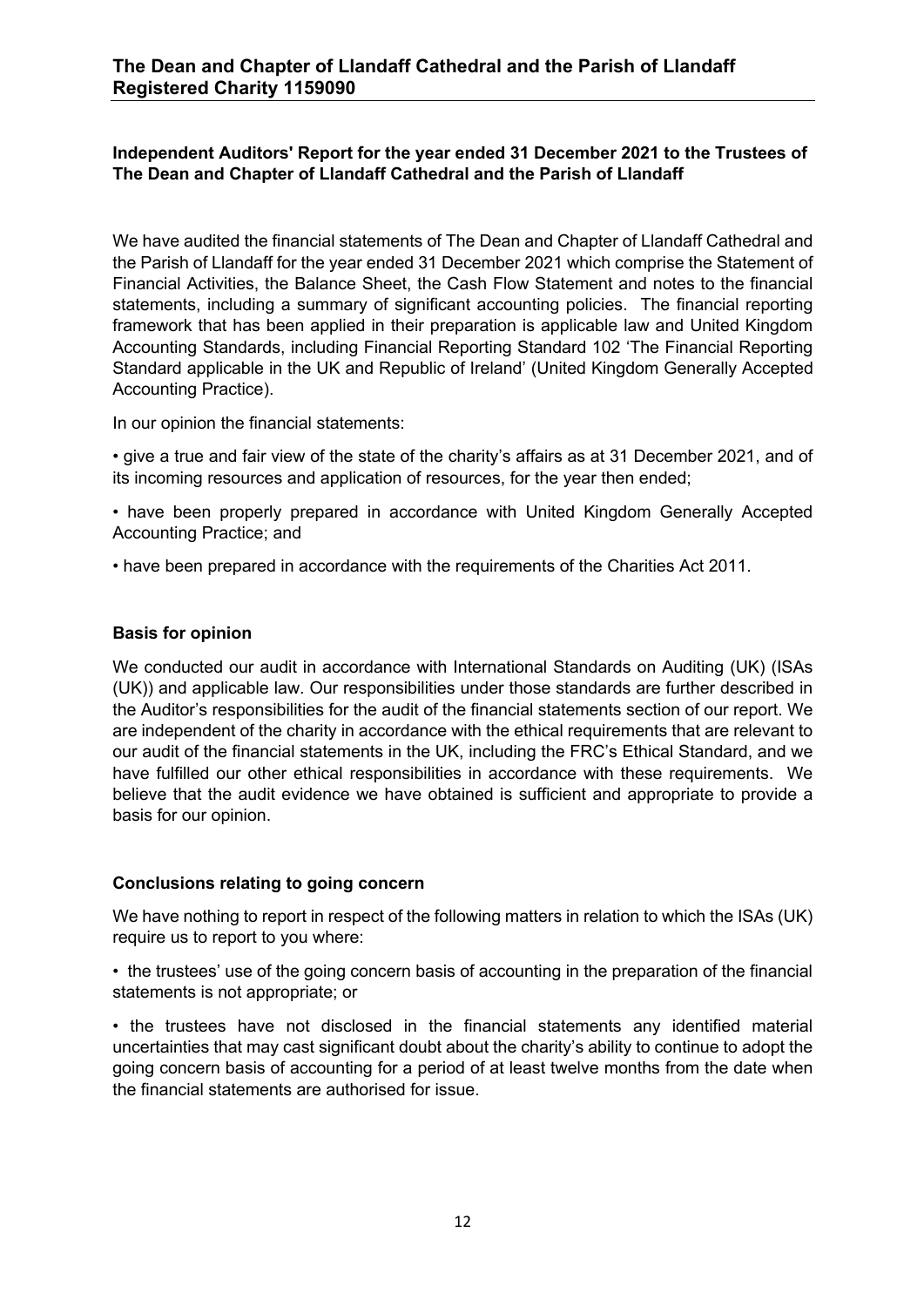## **Other information**

The trustees are responsible for the other information. The other information comprises the information included in the trustees' annual report, other than the financial statements and our auditor's report thereon. Our opinion on the financial statements does not cover the other information and, except to the extent otherwise explicitly stated in our report, we do not express any form of assurance conclusion thereon.

In connection with our audit of the financial statements, our responsibility is to read the other information and, in doing so, consider whether the other information is materially inconsistent with the financial statements or our knowledge obtained in the audit or otherwise appears to be materially misstated. If we identify such material inconsistencies or apparent material misstatements, we are required to determine whether there is a material misstatement in the financial statements or a material misstatement of the other information. If, based on the work we have performed, we conclude that there is a material misstatement of this other information, we are required to report that fact.

We have nothing to report in this regard.

## **Matters on which we are required to report by exception**

We have nothing to report in respect of the following matters in relation to which the Charities (Accounts and Reports) Regulations 2008 require us to report to you if, in our opinion:

- the information given in the financial statements is inconsistent in any material respect with the trustees' report; or
- sufficient accounting records have not been kept; or
- the financial statements are not in agreement with the accounting records; or
- we have not received all the information and explanations we require for our audit.

## **Responsibilities of trustees**

As explained more fully in the trustees' responsibilities statement set out on page 11, the trustees are responsible for the preparation of financial statements which give a true and fair view, and for such internal control as the trustees determine is necessary to enable the preparation of financial statements that are free from material misstatement, whether due to fraud or error.

In preparing the financial statements, the trustees are responsible for assessing the charity's ability to continue as a going concern, disclosing, as applicable, matters related to going concern and using the going concern basis of accounting unless the trustees either intend to liquidate the charity or to cease operations, or have no realistic alternative but to do so.

## **Auditor's responsibilities for the audit of the financial statements**

We have been appointed as auditor under section 144 of the Charities Act 2011 and report in accordance with regulations made under section 154 of that Act.

Our objectives are to obtain reasonable assurance about whether the financial statements as a whole are free from material misstatement, whether due to fraud or error, and to issue an auditor's report that includes our opinion. Reasonable assurance is a high level of assurance, but is not a guarantee that an audit conducted in accordance with ISAs (UK) will always detect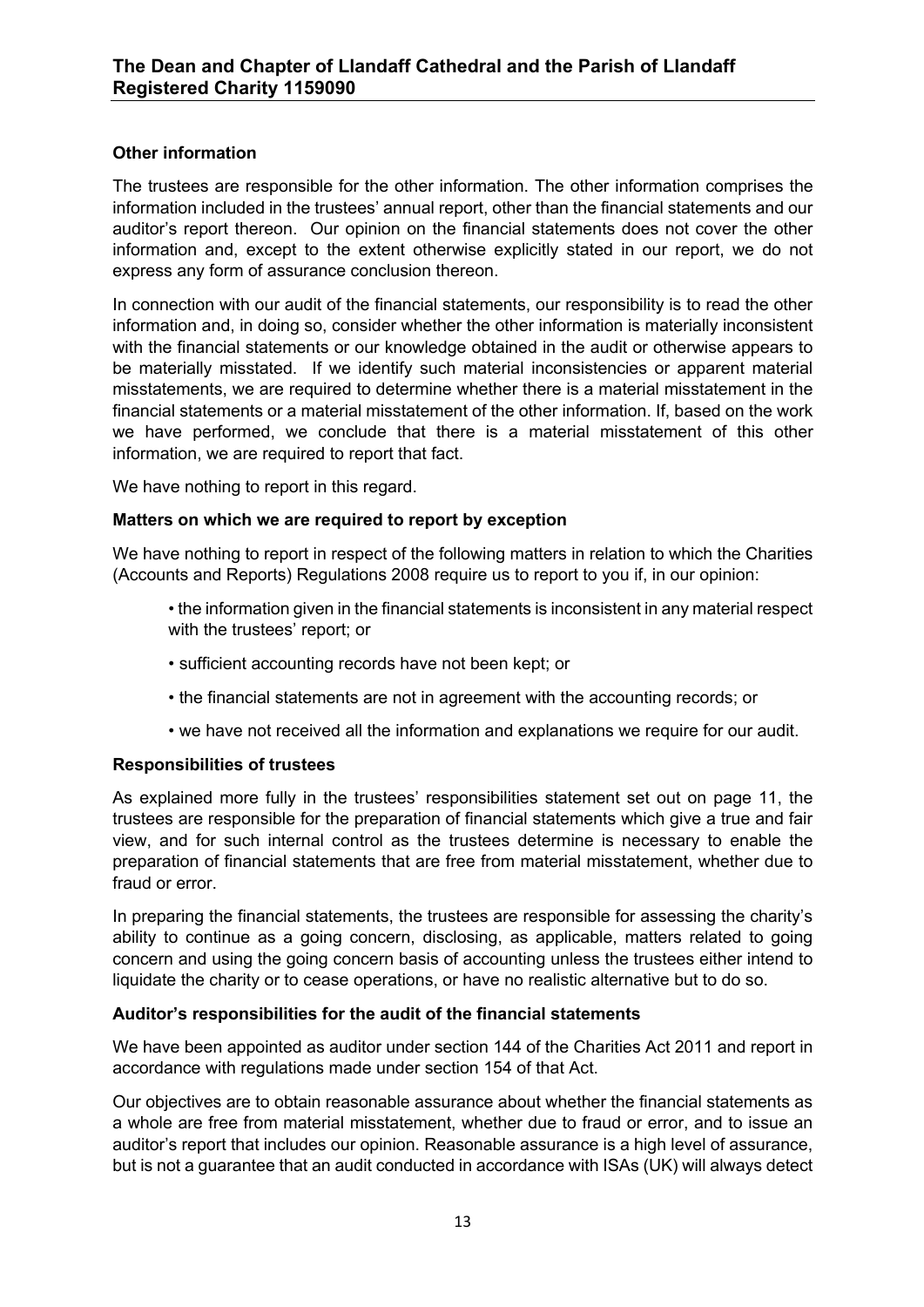a material misstatement when it exists. Misstatements can arise from fraud or error and are considered material if, individually or in the aggregate, they could reasonably be expected to influence the economic decisions of users taken on the basis of these financial statements.

Irregularities, including fraud, are instances of non-compliance with laws and regulations. We design procedures in line with our responsibilities, outlined above, to detect material misstatements in respect of irregularities, including fraud. The specific procedures for this engagement and the extent to which these are capable of detecting irregularities, including fraud is detailed below:

- An assessment of the risk of the financial statements containing material misstatements was carried out, taking into account various factors such as the control systems in place, the standard of record keeping, and an assessment of the influence and role of the stakeholders involved.
- Suitable transaction testing was made on the high risk areas of the financial statements
- Enquiries were made of the trustees and key management for information and explanations as required during the course of the audit and contentious areas challenged to ensure that sufficient audit evidence was obtained.

Because of the inherent limitations of an audit, there is a risk that we will not detect all irregularities, including those leading to a material misstatement in the financial statements or non-compliance with regulation. This risk increases the more that compliance with a law or regulation is removed from the events and transactions reflected in the financial statements, as we will be less likely to become aware of instances of non-compliance. The risk is also greater regarding irregularities occurring due to fraud rather than error, as fraud involves intentional concealment, forgery, collusion, omission or misrepresentation.

A further description of our responsibilities for the audit of the financial statements is located on the Financial Reporting Council's website at: www.frc.org.uk/auditorsresponsibilities. This description forms part of our auditor's report.

## **Use of our report**

This report is made solely to the charity's trustees, as a body, in accordance with Part 4 of the Charities (Accounts and Reports) Regulations 2008. Our audit work has been undertaken so that we might state to the charity's trustees those matters we are required to state to them in an auditor's report and for no other purpose. To the fullest extent permitted by law, we do not accept or assume responsibility to anyone other than the charity and the charity's trustees as a body, for our audit work, for this report, or for the opinions we have formed.

**Graham Paul Limited (Statutory Auditor) Wilson House Cardiff Gate Business Park 5 Ashtree Court, Woodsy Close Cardiff CF23 8RW**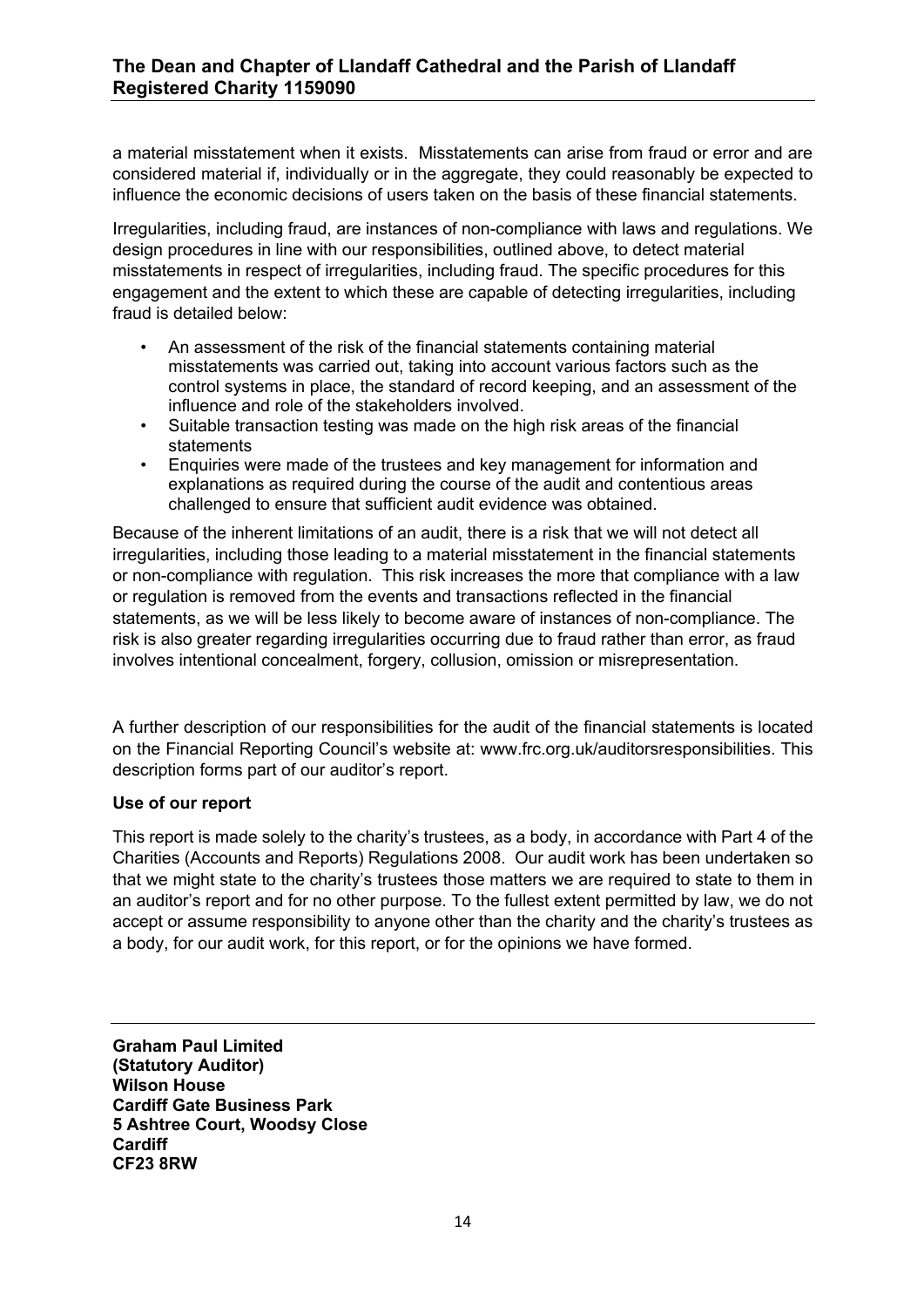## **Statement of Financial Activities for the year ended 31 December 2021 (Including Income and Expenditure Account)**

|                                                                             | <b>Notes</b> | <b>Unrestricted Funds</b> |                | Endowments<br>Restricted<br>Funds |         | 2021<br>Total | 2020<br>Total |
|-----------------------------------------------------------------------------|--------------|---------------------------|----------------|-----------------------------------|---------|---------------|---------------|
|                                                                             |              | General                   | Designated     |                                   |         |               |               |
|                                                                             |              | £                         | £              | £                                 | £       | £             | £             |
| Income                                                                      | 2            |                           |                |                                   |         |               |               |
| Donations and legacies                                                      |              | 221,338                   | 47,338         | 49,958                            |         | 318,634       | 274,119       |
| Other trading activities                                                    |              | 7,612                     |                |                                   |         | 7,612         | 4,380         |
| Income from investments                                                     |              | 68,000                    |                |                                   | 74      | 68,074        | 55,846        |
| Income from charitable activities                                           |              | 125,645                   | 55,076         | 16,674                            |         | 197,395       | 331,967       |
| Other income                                                                |              | 42,818                    |                |                                   |         | 42,818        | 21,602        |
| <b>Total income</b>                                                         |              | 465,413                   | 102,414        | 66,632                            | 74      | 634,533       | 687,914       |
| <b>Expenditure</b>                                                          | 3            |                           |                |                                   |         |               |               |
| Expenditure on raising funds                                                |              | 7.742                     |                |                                   |         | 7,742         | 7,954         |
| Expenditure on charitable activities                                        |              | 454,371                   |                | 85,611                            | 2,708   | 542,690       | 496,487       |
| Other expenditure                                                           |              | 2,703                     | $\blacksquare$ | 3,730                             |         | 6,433         | 9,696         |
| <b>Total expenditure</b>                                                    |              | 464,816                   | $\blacksquare$ | 89,341                            | 2,708   | 556,865       | 514,137       |
|                                                                             | 11           |                           |                |                                   |         |               |               |
| Net incoming/(outgoing) resources<br>before gains and losses on investments |              | 597                       | 102,414        | (22, 709)                         | (2,634) | 77,668        | 173,777       |
| Net gains and losses on investments<br>Profits on revaluation of investment |              |                           |                |                                   |         |               |               |
| properties                                                                  | 11           | 439,210                   |                |                                   |         | 439,210       | 318,228       |
| (Losses)/gains on investment assets                                         | 11           |                           |                | 6,623                             | 10,525  | 17,148        | 8,232         |
| Loss on disposal of fixed asset                                             |              |                           |                |                                   |         |               |               |
| Net income and expenditure for the year                                     |              | 439,807                   | 102,414        | (16,086)                          | 7,891   | 534,026       | 500,237       |
| Transfers between funds                                                     |              | 38,584                    |                | (33,984)                          | (4,600) | 0             |               |
| Net movement in funds                                                       |              | 478,391                   | 102,414        | (50,070)                          | 3,291   | 534,026       | 500,237       |
|                                                                             |              |                           |                |                                   |         |               |               |
| Total funds brought forward                                                 | 11           | 6,325,308                 | 23,580         | 200,230                           | 98,329  | 6,647,447     | 6,147,210     |
| Total funds carried forward                                                 | 11           | 6,803,699                 | 125,994        | 150,160                           | 101,620 | 7,181,473     | 6,647,447     |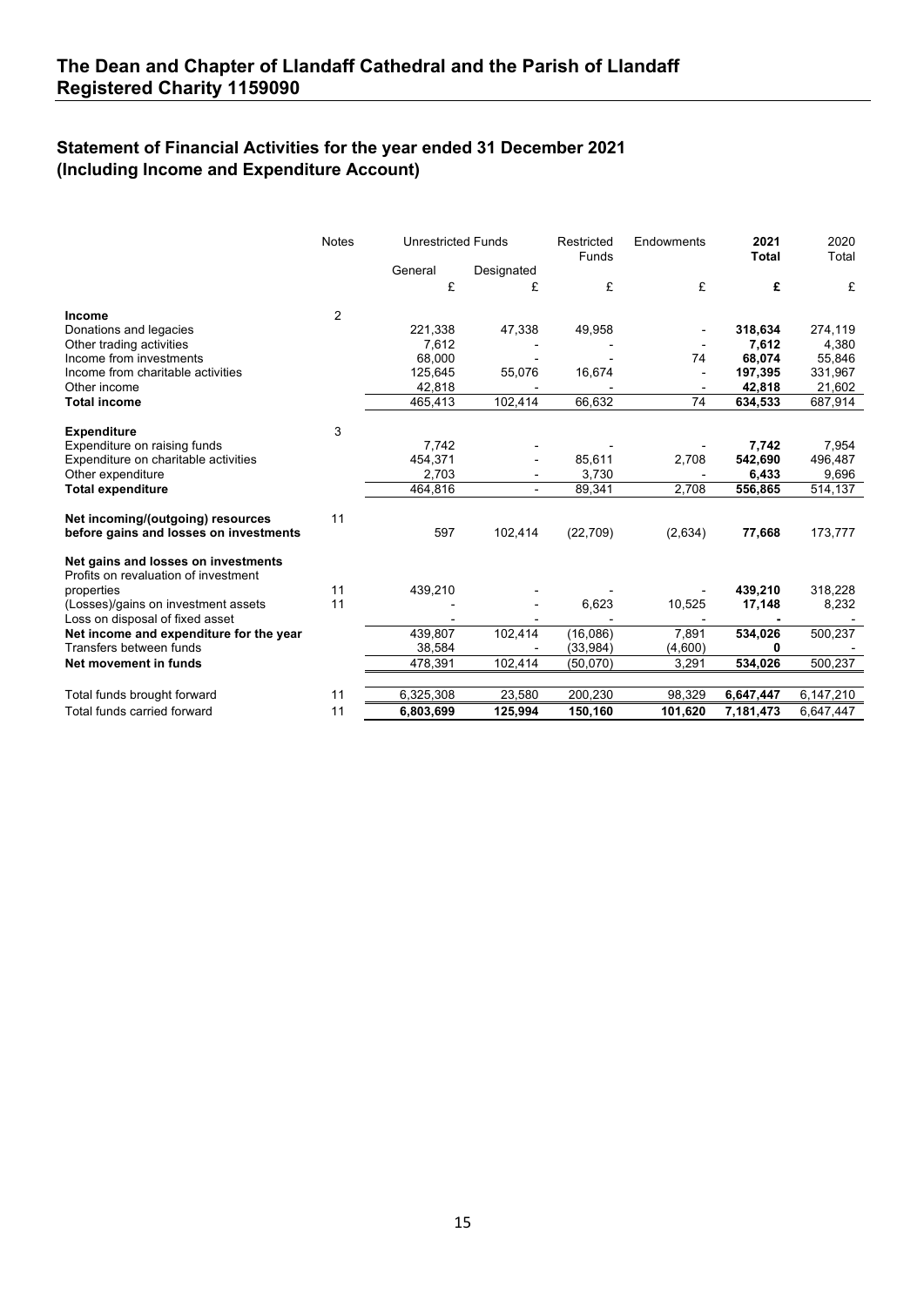## **Balance Sheet as at 31 December 2021**

|                                                         | <b>Notes</b>   |           | <b>Unrestricted Funds</b> | Restricted<br>Funds | Endowments               | 2021<br><b>Total Funds</b> | 2020<br><b>Total Funds</b> |
|---------------------------------------------------------|----------------|-----------|---------------------------|---------------------|--------------------------|----------------------------|----------------------------|
|                                                         |                | General   | Designated                |                     |                          |                            |                            |
|                                                         |                | £         | £                         | £                   | £                        | £                          | £                          |
| <b>Fixed assets</b>                                     |                |           |                           |                     |                          |                            |                            |
| Tangible assets                                         | 6              | 1,399,722 |                           | 40,103              |                          | 1,439,825                  | 1,448,967                  |
| Freehold properties                                     |                | 5,061,034 |                           |                     |                          | 5,061,034                  | 4,621,824                  |
| Conservation funds                                      |                |           |                           |                     | 22,285                   | 22,285                     | 23,508                     |
| Other                                                   |                |           | $\blacksquare$            | 52,122              | 79,335                   | 131,457                    | 120,320                    |
|                                                         | $\overline{7}$ | 5,061,034 |                           | 52,122              | 101,620                  | 5,214,776                  | 4,765,652                  |
| <b>Total fixed assets</b>                               |                | 6,460,756 | $\overline{\phantom{a}}$  | 92,225              | 101,620                  | 6,654,601                  | 6,214,619                  |
| <b>Current assets</b>                                   |                |           |                           |                     |                          |                            |                            |
| <b>Stocks</b>                                           |                | 4,975     |                           |                     |                          | 4,975                      | 6,113                      |
| <b>Debtors</b>                                          | 8              | 53,123    |                           | 4,400               |                          | 57,523                     | 37,434                     |
| Cash at bank and in hand:                               |                |           |                           |                     |                          |                            |                            |
| Music/organ fund                                        |                |           |                           | 6,959               |                          | 6,959                      | 10,318                     |
| Other restricted funds                                  |                |           |                           | 46,576              |                          | 46,576                     | 100,575                    |
| Other funds                                             |                | 304,277   | 193,738                   |                     | $\overline{\phantom{a}}$ | 498,015                    | 377,901                    |
| <b>Total current assets</b>                             |                | 362,375   | 193,738                   | 57,935              | $\sim$                   | 614,048                    | 532,341                    |
|                                                         |                |           |                           |                     |                          |                            |                            |
| Creditors: amounts falling due within                   | 9              |           |                           |                     |                          |                            |                            |
| one year                                                |                | (19, 432) |                           |                     |                          | (19, 432)                  | (26, 558)                  |
| <b>Net current assets</b>                               |                | 342,943   | 193,738                   | 57,935              |                          | 594,616                    | 505,783                    |
| <b>Total assets less current liabilities</b>            |                | 6,803,699 | 193,738                   | 150,160             | 101,620                  | 7,249,217                  | 6,720,402                  |
|                                                         |                |           |                           |                     |                          |                            |                            |
| Creditors: amounts falling due in<br>more than one year | 9              |           | (67, 744)                 |                     |                          | (67, 744)                  | (72, 955)                  |
|                                                         |                |           |                           |                     |                          |                            |                            |
| <b>Net assets</b>                                       |                | 6,803,699 | 125,994                   | 150,160             | 101,620                  | 7,181,473                  | 6,647,447                  |
| <b>Charitable funds:</b>                                |                |           |                           |                     |                          |                            |                            |
| General                                                 | 11             | 6,803,699 |                           |                     |                          | 6,803,699                  | 6,325,308                  |
| Designated                                              | 11             |           | 125,994                   |                     |                          | 125,994                    | 23,580                     |
| Restricted                                              | 11             |           |                           | 150,160             |                          | 150,160                    | 200,230                    |
| <b>Endowment funds:</b>                                 |                |           |                           |                     |                          |                            |                            |
| Conservation funds                                      | 11             |           |                           |                     | 22,285                   | 22,285                     | 23,508                     |
| Other funds                                             | 11             |           |                           |                     | 79,335                   | 79,335                     | 74,821                     |
| <b>Total funds</b>                                      |                | 6,803,699 | 125,994                   | 150,160             | 101,620                  | 7,181,473                  | 6,647,447                  |

Approved by Dean and Chapter on 14 June 2022 and signed on its behalf by

# **Canon Rob Lewis, Canon Treasurer and Trustee**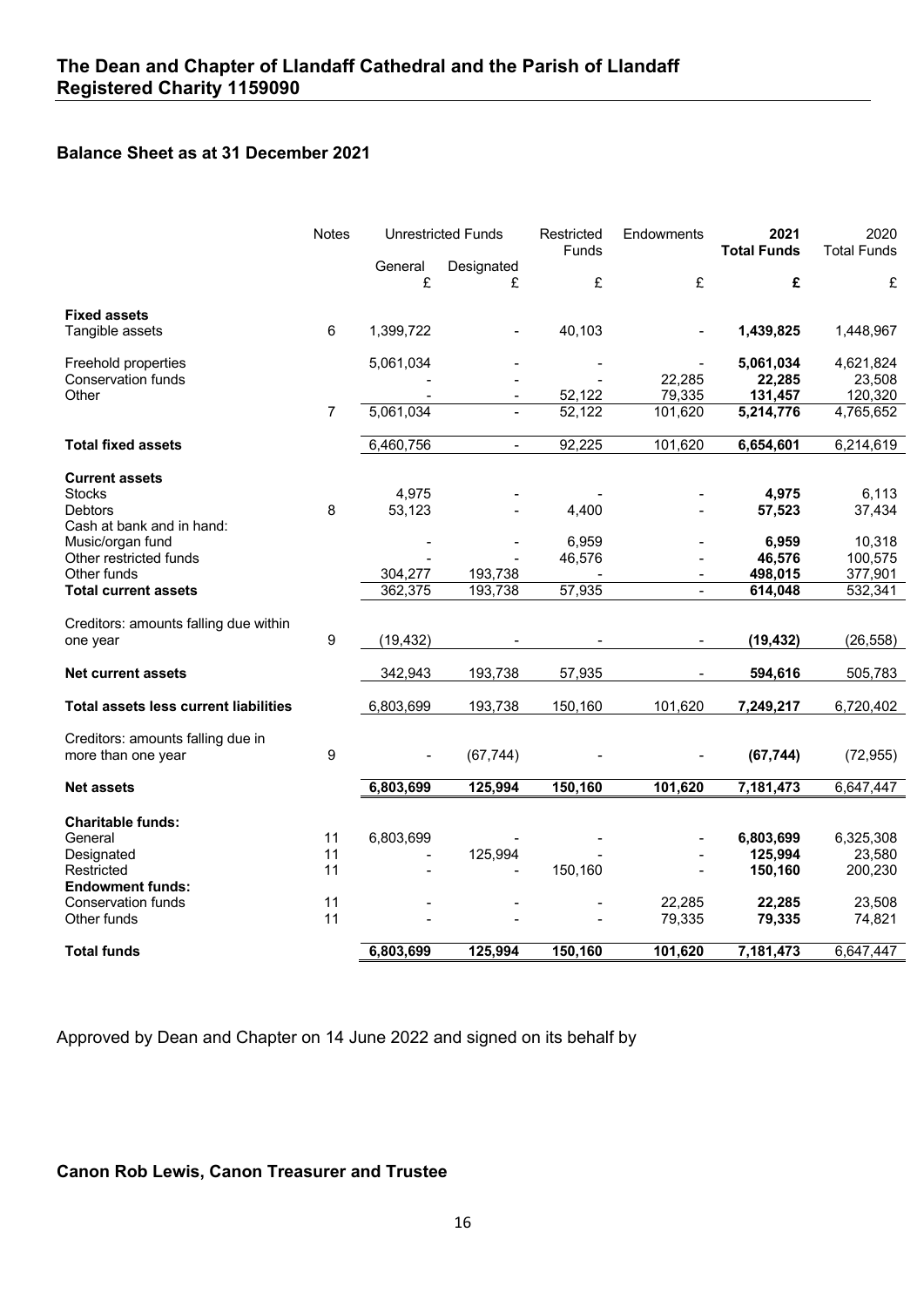# **Statement of Cash Flows for the year ended 31 December 2021**

|                                                                            | <b>Notes</b> | 2021<br>Total<br>£  | 2020<br>Total<br>£ |
|----------------------------------------------------------------------------|--------------|---------------------|--------------------|
| Cash generated/(used) in operating activities                              | 12           | 20,609              | 123,485            |
| Cash flows from investing activities                                       |              |                     |                    |
| Income from investments and investment properties<br>Purchase of equipment |              | 68,074<br>(20, 714) | 55,846<br>(37,061) |
| Cash provided by investing activities                                      |              | 47,360              | 18,785             |
| Cash flows from financing activities                                       |              |                     |                    |
| Repayment of borrowing                                                     |              | (5,212)             | (5,212)            |
| <b>Cash outflow from finance activities</b>                                |              | (5,212)             | (5,212)            |
| Increase/(decrease)in cash and cash equivalents in the year                |              | 62,757              | 137,058            |
| Cash and cash equivalent at the beginning of the year                      |              | 488,793             | 351,735            |
| Total cash and cash equivalents at the end of the year                     |              | 551,550             | 488,793            |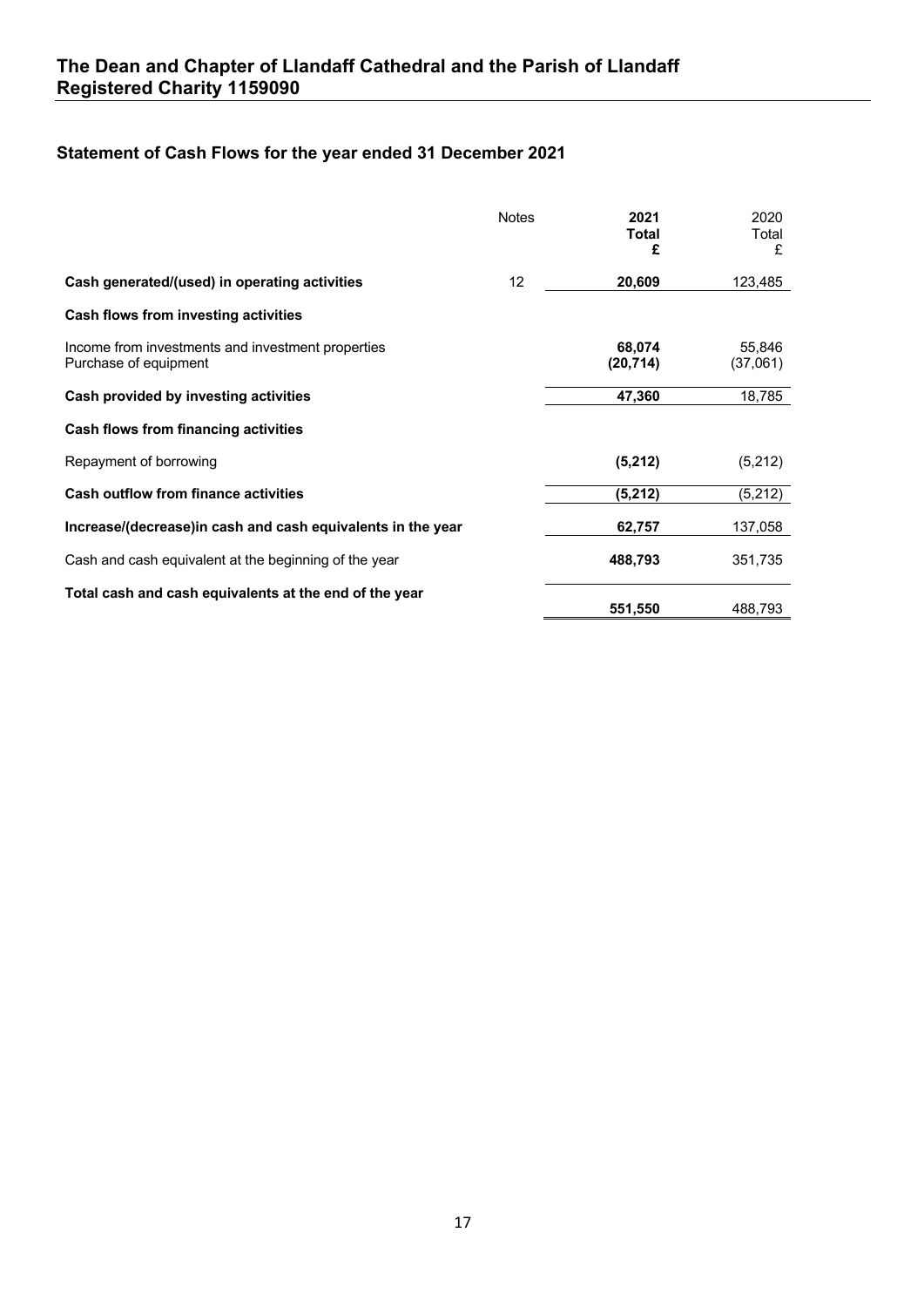## **Notes to the Financial Statements**

## **1. Accounting Policies**

## *Basis of accounting*

The accounts (financial statements) have been prepared under the historical cost convention with items recognised at cost or transaction value unless otherwise stated in the relevant notes to these accounts. The financial statements have been prepared in accordance with the Statement of Recommended Practice: Accounting and Reporting by Charities preparing their accounts in accordance with the Financial Reporting Standard applicable in the UK and Republic of Ireland (FRS102) (effective 1 July 2019), the Financial Reporting Standard applicable in the UK and Republic of Ireland (FRS 102) and the Charities Act 2011.

The Dean and Chapter of Llandaff constitutes a public benefit entity as defined by FRS 102.

## *Going Concern*

Dean and Chapter approved a cash-balanced budget for 2022. The key assumptions were that giving would return over the year to the level of regular giving at the beginning of 2021, at planned levels of staff cost, and with no further effect of COVID on the opening of the Cathedral.

In preparing these accounts, Dean and Chapter approved a cashflow forecast to 31 December 2023, on a series of plausible but pessimistic assumptions:

- giving not recovering
- lower event and rental income
- higher utility and other costs

although Chapter is confident that the Cathedral will surpass each of the assumptions made. On this basis, the cash reserves fall to a point between 3 and 6 months of turnover, a level outside the reserves policy but well in excess of what is required to continue to operate.

The only significant remaining risk is that giving falls substantially. We continue to be grateful to all those who commit to regular giving, and although there was a fall in other giving because of the lack of services, regular giving is largely unaffected, and we have no reason to expect it to fall significantly further.

On this basis the trustees concluded that there are no plausible risks which would render the Cathedral unable to continue to operate for at least the next 12 months and therefore prepared the financial statements on a going concern basis.

## *Key sources of estimation uncertainty*

In preparing the accounts, the Dean and Chapter have considered whether there are any areas of estimation uncertainty. In this process they have made estimates of the length of life of tangible fixed assets, together with the value of investment properties which is based on independent valuation.

## *Funds structure*

The Charity has several endowment funds. The income from these funds is to be used in accordance with specific restrictions imposed by the donor or trust deed.

Restricted funds are funds which are to be used in accordance with specific restrictions imposed by the donor or trust deed.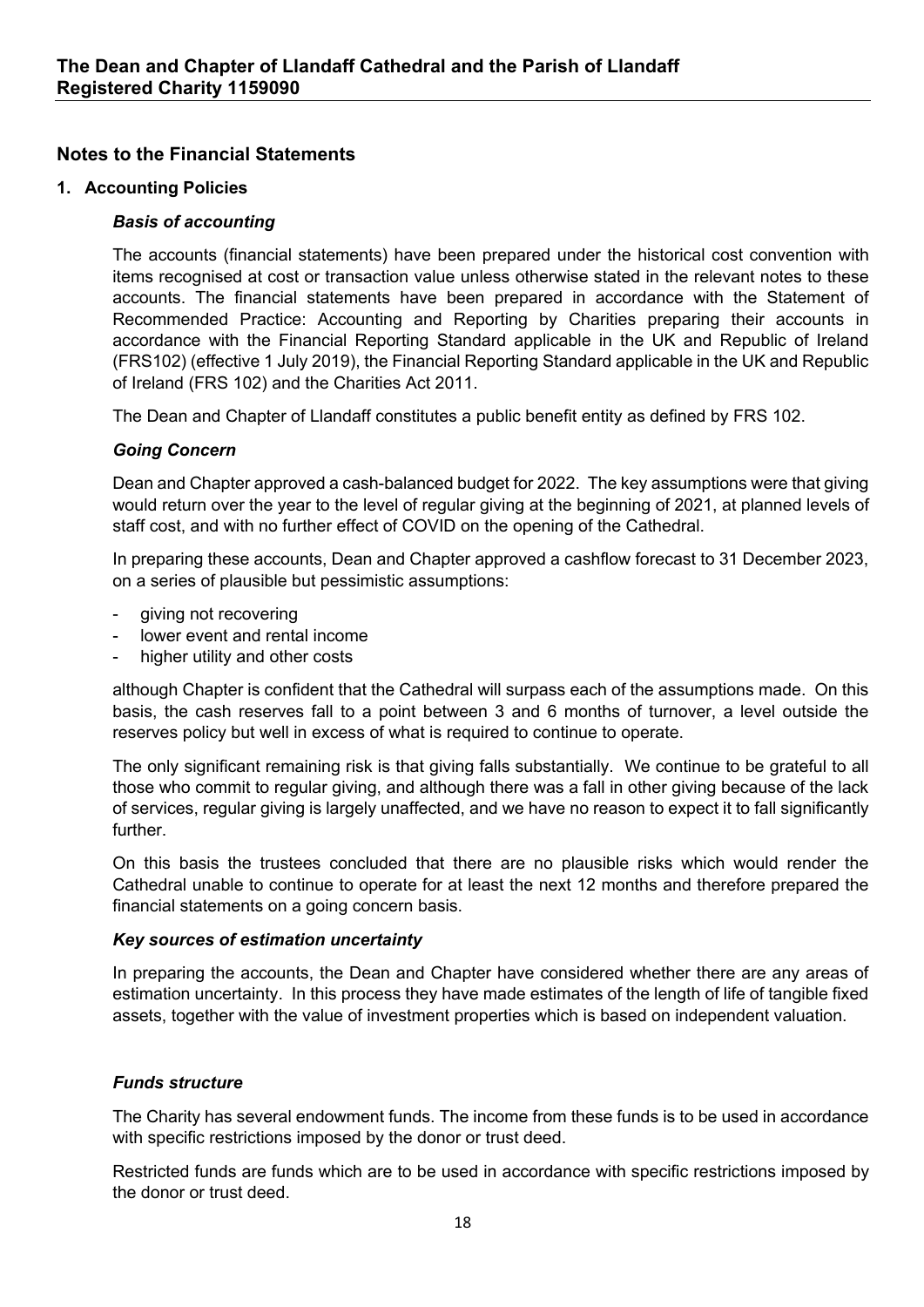Unrestricted income funds comprise those funds which the Dean and Chapter are free to use for any purpose in furtherance of the objectives of the charitable objects. Unrestricted funds include designated funds where the Dean and Chapter, at their discretion, have created a fund for a specific purpose.

Further details of each fund are disclosed in note 11.

#### *Income recognition*

All income is recognised once the Charity has entitlement to the income, it is probable that the income will be received, and the amount of income receivable can be measured reliably.

Donations are recognised when the Charity has been notified in writing of both the amount and settlement date. In the event that a donation is subject to conditions that require a level of performance before the Charity is entitled to the funds, the income is deferred and not recognised until either those conditions are fully met, or the fulfilment of those conditions is wholly within the control of the Charity and it is probable that those conditions will be fulfilled in the reporting period.

Legacy gifts are recognised on a case-by-case basis following the granting of probate when the administrator/executor for the estate has communicated in writing both the amount and settlement date.

Interest on funds held on deposit is included when receivable and the amount can be measured reliably by the Charity; this is normally upon notification of the interest paid or payable by the bank.

#### *Expenditure recognition*

Liabilities are recognised as expenditure as soon as there is a legal or constructive obligation committing the Charity to that expenditure, it is probable that settlement will be required and the amount of the obligation can be measured reliably.

All expenditure is accounted for on an accruals basis. All expenses including governance costs are allocated or apportioned to the applicable expenditure headings.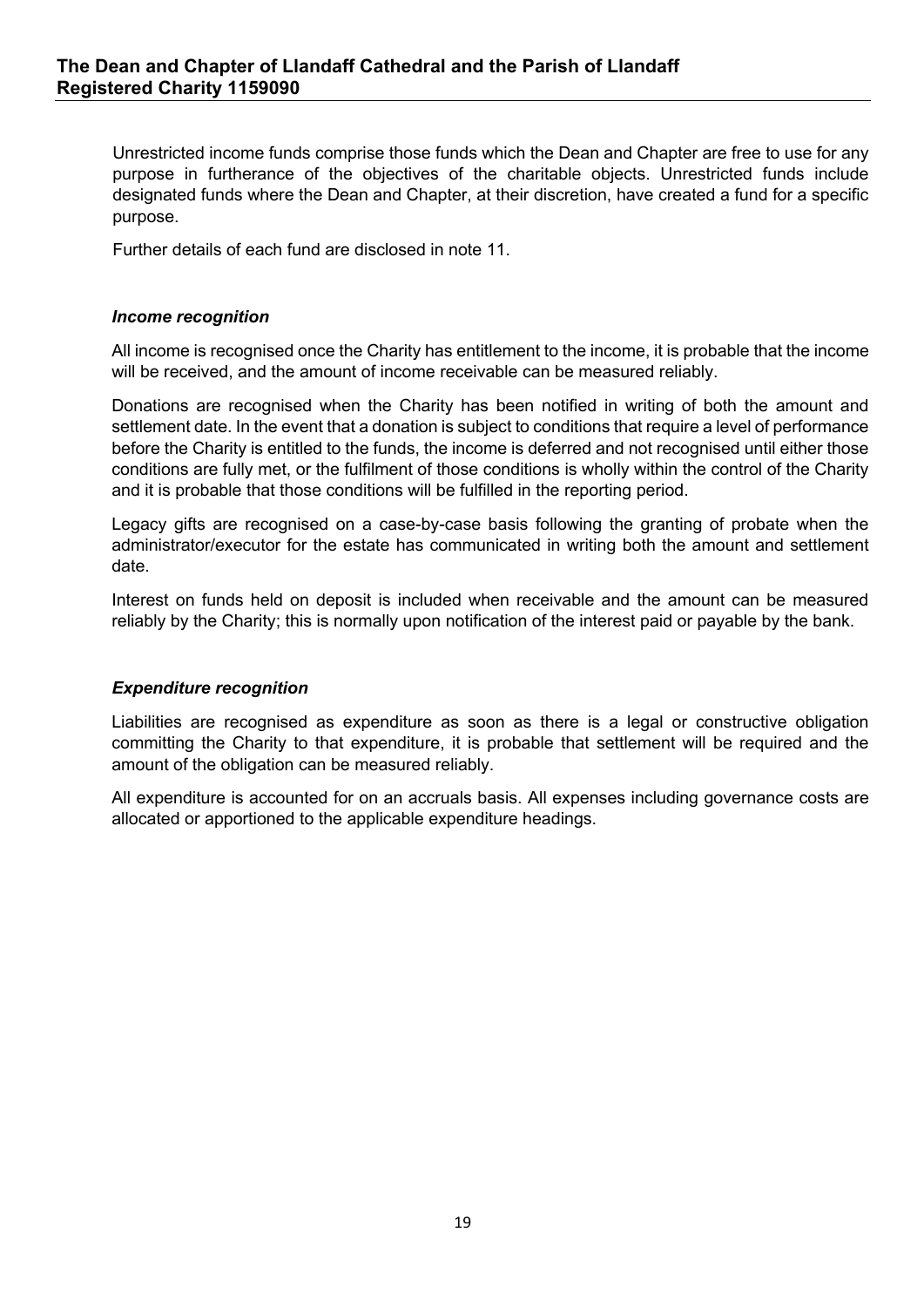## *Tangible fixed assets and depreciation*

All assets costing more than £5,000 are capitalised and valued at historical cost. Depreciation is charged on a straight-line basis as follows:

| Audio-visual equipment  | 4 years   |
|-------------------------|-----------|
| <b>Office Equipment</b> | 5 years   |
| Song Room Piano         | 20 years  |
| Piano                   | 20 years  |
| Organ                   | 100 years |

## *Heritage assets*

The Cathedral holds artwork and artefacts that are held and maintained for their contribution to knowledge and culture. These assets are regarded as heritage assets and are recorded at cost where information on their cost is available. If this information is not available and the cost of providing such information significantly outweighs any benefit to the users of the financial statements then heritage assets are not recognised in the balance sheet.

## *Investment properties*

Investment properties are initially recognised at cost and subsequently measured at fair value as at the balance sheet date. The properties are revalued annually. The fair value is independently valued based on market value of comparable properties or the market value of rental income as relevant to each individual property. The surplus on revaluation is reflected in total unrestricted funds as recognised gains in the period. No depreciation is provided in respect of investment properties. The Trustees consider that the properties are held for investment and to depreciate them would not give a true and fair view.

## *Fixed asset investments*

Investments are a form of basic financial instrument and are initially recognised at their transaction value and subsequently measured at their fair value as at the balance sheet date. The statement of financial activities includes the net gains and losses arising on revaluation and disposals throughout the year.

## *Realised gains and losses*

All gains and losses are taken to the Statement of Financial Activities as they arise. Realised gains and losses on investments are calculated as the difference between sales proceeds and their opening carrying value or their purchase value if acquired subsequent to the first day of the financial year. Unrealised gains and losses are calculated as the difference between fair value at the year end and their carrying value. Realised and unrealised investment gains and losses are combined in the Statement of Financial Activities.

#### *Cash*

The Charity defines cash as those amounts held as cash or at a recognised financial institution at the year end.

## *Financial Instruments*

Fixed asset investments and cash represent the financial instruments held by the Charity at the year end and are accounted as detailed separately above.

## *Pensions*

Employees of the Charity are entitled to join a group personal pension scheme.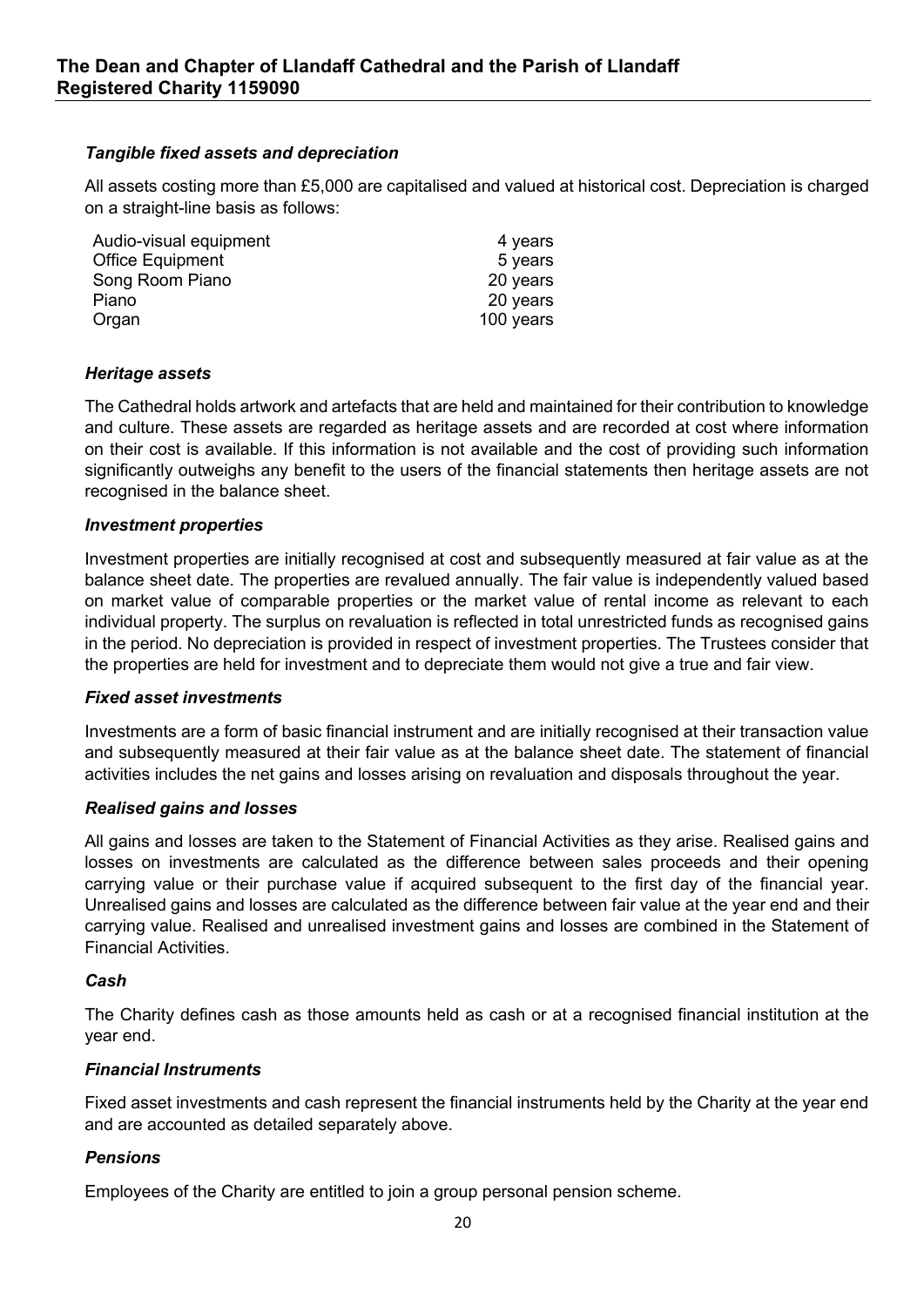The money purchase plan is managed by The People's Pension and the plan invests the contributions made by the employee and employer in an investment fund for each employee to build up over the term of the plan. The Dean and Chapter has no liability beyond making its contributions and paying across the deductions for the employee's contributions.

## *Stock*

Stocks of unsold shop goods are included at the lower of cost or net realisable value.

## *Operating lease agreements*

Rentals paid under operating leases are charged to profit or loss on a straight-line basis over the period of the lease.

## *Related party transactions and trustees' remuneration, expenses and benefits*

The trustees are required under section 8(5) of The Charities (Accounts and Reports) Regulations 2008 to prepare the statement of accounts in accordance with the Charities SORP, which requires trustees to disclose certain information about the remuneration and other benefits received by trustees. The Charities SORP states that all transactions with a trustee must be regarded as material regardless of size.

As to remuneration, none of the trustees received any remuneration from the charity in 2021. The Dean and Canons Residentiary are ecclesiastical office holders remunerated by the Church in Wales.

The Church in Wales sets out the rules under which clergy can claim for expenses of their office. In 2021 the clergy claimed £5,317 (2020: £3,211) in utility costs which they are specifically entitled to under the Church in Wales rules in respect of their office, and were reimbursed £890 (2020: £1,065) for equipment and consumables used in the Cathedral itself, from budgets approved by Chapter.

The trustees disclosed in the 2020 accounts that they were investigating unapproved expenditure of £35,551 which they had reported to the Charity Commission and for which they were seeking restitution. At the date of approval of these accounts, amounts totalling £34,460 had been recovered, including a contribution to the trustees' costs incurred during 2020 and 2021. These amounts are included in the charity's accounting records for 2022.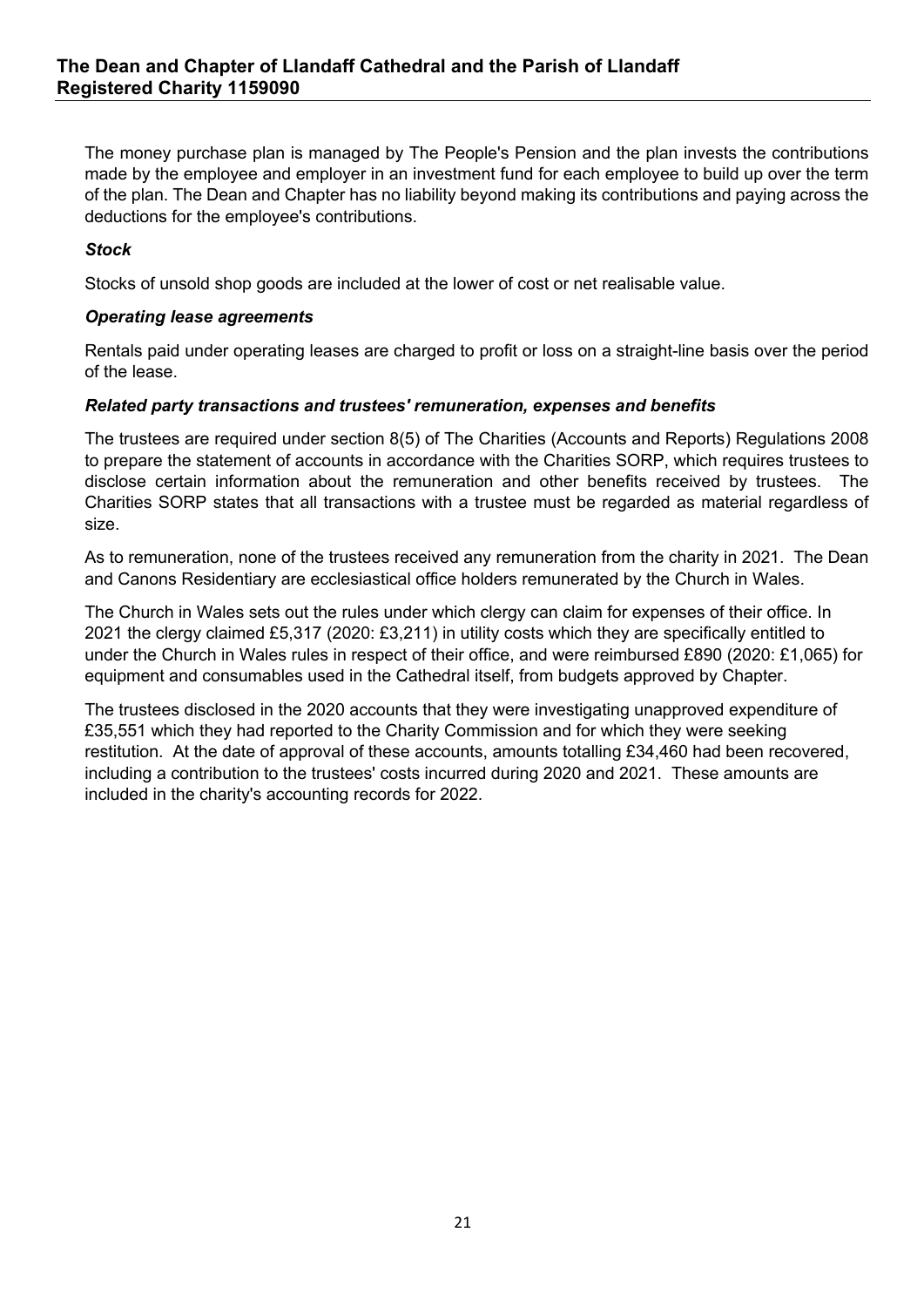# **2. Incoming resources**

|                                                      |                                    | <b>Unrestricted Funds</b> | Restricted<br>Funds | Endowment<br>Funds           | 2021<br><b>Total</b> | 2020<br>Total   |
|------------------------------------------------------|------------------------------------|---------------------------|---------------------|------------------------------|----------------------|-----------------|
|                                                      | General                            | Designated                |                     |                              |                      |                 |
| <b>Donations and legacies</b>                        | £                                  | £                         | £                   | £                            | £                    | £               |
| Gift direct                                          | 113,694                            |                           |                     |                              | 113,694              | 124,518         |
| Envelopes                                            | 23,416                             |                           |                     |                              | 23,416               | 19,235          |
| Plate                                                | 17,674                             |                           |                     |                              | 17,674               | 10,309          |
| <b>CAF and Bankers' Orders</b>                       | 120<br>$\overline{\phantom{0}}$    |                           |                     |                              | 120<br>47,338        | 370             |
| Legacies<br>Votive candles                           | 766                                | 47,338                    |                     |                              | 766                  | 220             |
| Weddings, funerals, baptisms                         | 15,891                             |                           | 2,254               |                              | 18,145               | 10,959          |
| Tax recoverable under gift aid                       | 37,569                             |                           |                     |                              | 37,569               | 36,125          |
| Friends of Llandaff Cathedral                        |                                    |                           | 46,923              |                              | 46,923               | 53,156          |
| Special services<br>Charity collections              |                                    |                           | 731                 |                              | 731                  | 2,710<br>2,398  |
| Other donations                                      | 12,208                             |                           | 50                  | $\qquad \qquad \blacksquare$ | 12,258               | 14,119          |
|                                                      | 221,338                            | 47,338                    | 49,958              | -                            | 318,634              | 274,119         |
|                                                      |                                    |                           |                     |                              |                      |                 |
| <b>Other trading activities</b>                      |                                    |                           |                     |                              |                      |                 |
| Cathedral shop                                       | 7,612<br>7,612                     | $\mathbf{r}$              |                     | $\overline{a}$               | 7,612<br>7,612       | 4,380<br>4,380  |
|                                                      |                                    |                           |                     |                              |                      |                 |
|                                                      |                                    |                           |                     |                              |                      |                 |
| Income from investment                               |                                    |                           |                     |                              |                      |                 |
| properties                                           | 66,850                             |                           |                     |                              | 66,850               | 54,440          |
| Income from investments<br>Income from cash deposits | 1,130<br>20                        |                           |                     | 74                           | 1,204<br>20          | 1,406           |
|                                                      | 68,000                             |                           |                     | 74                           | 68,074               | 55,846          |
|                                                      |                                    |                           |                     |                              |                      |                 |
|                                                      |                                    |                           |                     |                              |                      |                 |
| Grants and fundraising:<br>Diocesan contribution     | 60,000                             |                           |                     |                              | 60,000               | 80,000          |
| Diocesan COVID                                       |                                    |                           |                     |                              |                      |                 |
|                                                      |                                    |                           |                     |                              |                      |                 |
| <b>Allchurches Trust</b>                             | 22,064                             |                           |                     |                              | 22,064               | 28,364          |
| <b>Friends of Cathedral Music</b>                    |                                    |                           |                     |                              |                      | 6,700           |
| Coronavirus Job Retention<br>Scheme                  | 8,781                              | 55,076                    |                     |                              | 63,857               | 58,285          |
| <b>Welsh Government Culture</b>                      |                                    |                           |                     |                              |                      |                 |
| Recovery Grant                                       |                                    |                           |                     |                              |                      | 150,000         |
| Other grants                                         | 34,680                             |                           | 10,314              |                              | 44,994               | 3,143           |
| Other fundraising                                    | 120                                |                           | 5,000               |                              | 5,120                |                 |
| Income from groups:                                  |                                    |                           |                     |                              |                      |                 |
| The Flower Guild                                     |                                    |                           | 180                 |                              | 180                  | 2,082           |
| The Choir Association                                |                                    |                           | 1,044               |                              | 1,044                | 856             |
| The Guild of Bell Ringers                            |                                    |                           | 136                 |                              | 136                  | 257             |
| The Guild of Stewards                                | 125,645                            | 55,076                    | 16,674              | $\overline{\phantom{0}}$     | 197,395              | 2,280           |
|                                                      |                                    |                           |                     |                              |                      | 331,967         |
| <b>Other income</b>                                  |                                    |                           |                     |                              |                      |                 |
| <b>Facility fees</b>                                 | 19,592                             |                           |                     |                              | 19,592               | 2,678           |
| Parish Hall                                          | 23,192                             |                           |                     |                              | 23,192               | 10,595          |
| The Bell/Majestas                                    | $\qquad \qquad \blacksquare$<br>34 |                           |                     |                              | 34                   | 750             |
| Sundry                                               | 42,818                             | $\overline{\phantom{a}}$  |                     |                              | 42,818               | 7,579<br>21,602 |
|                                                      |                                    |                           |                     |                              |                      |                 |
| <b>Total income</b>                                  | 464,816                            | 102,414                   | 66,632              | 74                           | 634,533              | 687,914         |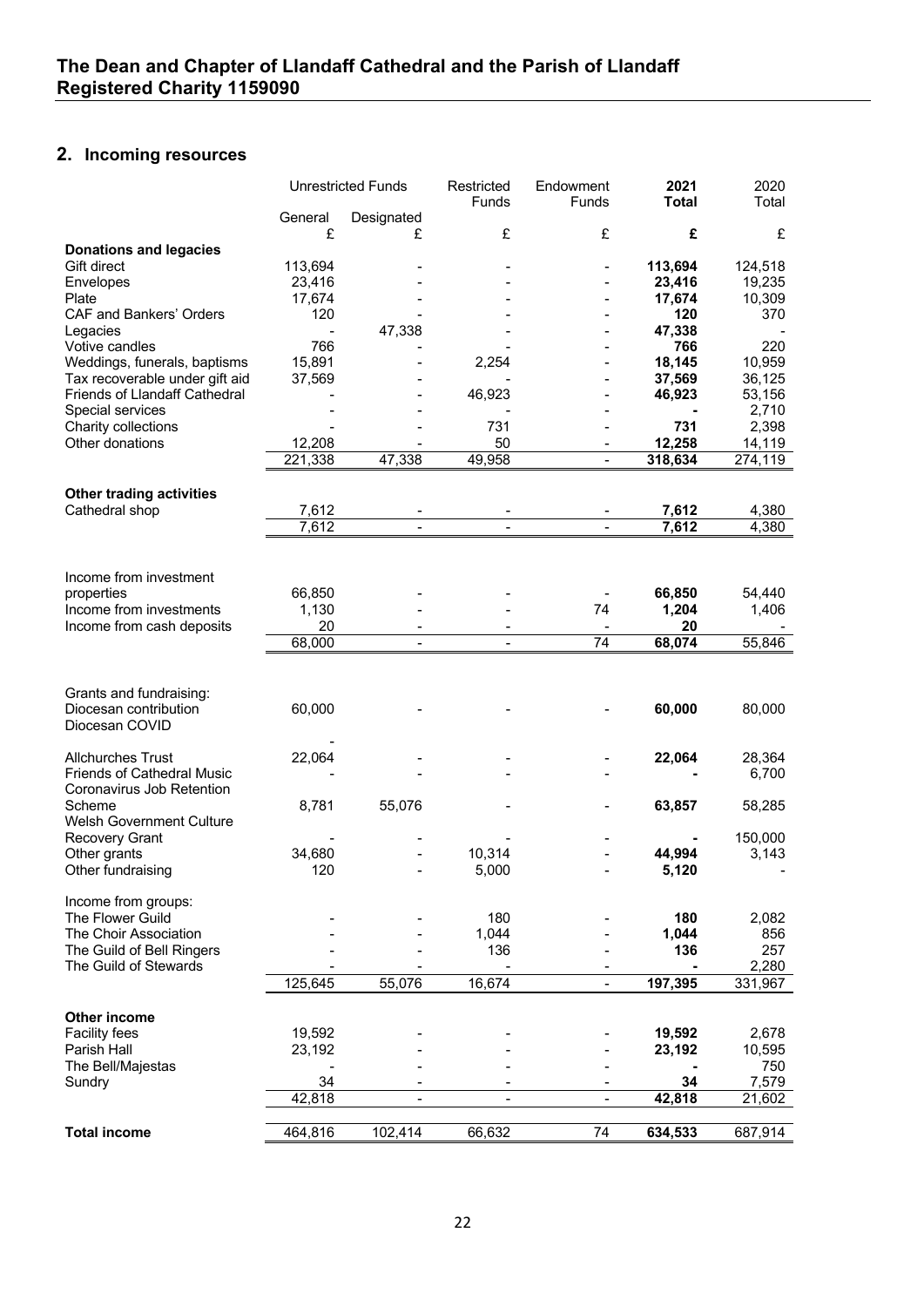## **3. Resources expended**

|                                             |         | <b>Unrestricted Funds</b> | Restricted<br>Funds | Endowment<br>Funds       | 2021<br><b>Total</b> | 2020<br>Total |
|---------------------------------------------|---------|---------------------------|---------------------|--------------------------|----------------------|---------------|
|                                             | General | Designated                |                     |                          |                      |               |
|                                             | £       | £                         | £                   | £                        | £                    | £             |
| <b>Expenditure on raising funds</b>         |         |                           |                     |                          |                      |               |
| Performing Rights Society                   |         |                           |                     |                          |                      |               |
| Shop                                        | 3,385   |                           |                     |                          | 3,385                | 3,790         |
| Investment management costs                 | 4,357   |                           |                     | $\overline{\phantom{a}}$ | 4,357                | 4,164         |
|                                             | 7,742   | $\overline{a}$            | $\overline{a}$      |                          | 7,742                | 7,954         |
| <b>Expenditure on Charitable activities</b> |         |                           |                     |                          |                      |               |
| The Parish Share                            | 167,432 |                           |                     |                          | 167,432              | 124,122       |
| <b>Salaries</b>                             | 76,171  |                           | 38,409              |                          | 114,580              | 159,944       |
| Other Cathedral Choir pay costs             | 21,673  |                           |                     |                          | 21,673               | 8,307         |
| <b>Recruitment costs</b>                    | 2,620   |                           |                     |                          | 2,620                |               |
| Clergy and employee expenses                | 5,625   |                           |                     |                          | 5,625                | 10,192        |
| <b>Utilities</b>                            | 56,103  |                           |                     | $\blacksquare$           | 56,103               | 54,428        |
| Office supplies                             | 14,915  |                           |                     |                          | 14,915               | 10,168        |
| Repairs and maintenance                     | 15,938  |                           | 28,597              | 2,708                    | 47,243               | 55,762        |
| Investmt property repairs                   | 11,402  |                           |                     |                          | 11,402               | 4,396         |
| Sanctuary costs                             | 1,730   |                           |                     |                          | 1,730                | 2,861         |
| Professional fees                           | 29,601  |                           |                     | $\overline{a}$           | 29,601               | 7,237         |
| Funerals, weddings and services             | 4,554   |                           |                     |                          | 4,554                | 1,808         |
| Audit and accountancy fees                  | 19,288  |                           |                     |                          | 19,288               | 6,794         |
| Sunday school                               |         |                           |                     |                          |                      | 125           |
| Parish Hall                                 | 1,684   |                           |                     |                          | 1,684                | 3,267         |
| Publications                                |         |                           |                     |                          |                      |               |
| Recording                                   |         |                           |                     |                          |                      |               |
| Sundry                                      | 8,293   |                           | 6,092               |                          | 14,385               | 19,799        |
| Depreciation                                | 17,342  |                           | 12,513              |                          | 29,855               | 27,277        |
|                                             | 454,371 | $\overline{\phantom{a}}$  | 85,611              | 2,708                    | 542,690              | 496,487       |
| Other expenditure                           |         |                           |                     |                          |                      |               |
| Charity donations                           | 514     |                           |                     |                          | 514                  | 2,552         |
| Interest on loan from RB                    | 2,189   |                           |                     |                          | 2,189                | 2,345         |
| Expenditure by groups:                      |         |                           |                     |                          |                      |               |
| The Flower Guild                            |         |                           | 996                 |                          | 996                  | 809           |
| The Guild of Bell Ringers                   |         |                           | 1,456               |                          | 1,456                | 920           |
| The Guild of Stewards                       |         |                           |                     |                          |                      | 1,680         |
| The Choir Association                       |         |                           | 1,278               |                          | 1,278                | 1,390         |
|                                             | 2,703   | $\frac{1}{2}$             | 3,730               | $\blacksquare$           | 6,433                | 9,696         |
|                                             |         |                           |                     |                          |                      |               |
| <b>Total Expenditure</b>                    | 466,138 | $\overline{a}$            | 89,341              | 2,708                    | 556,865              | 514,137       |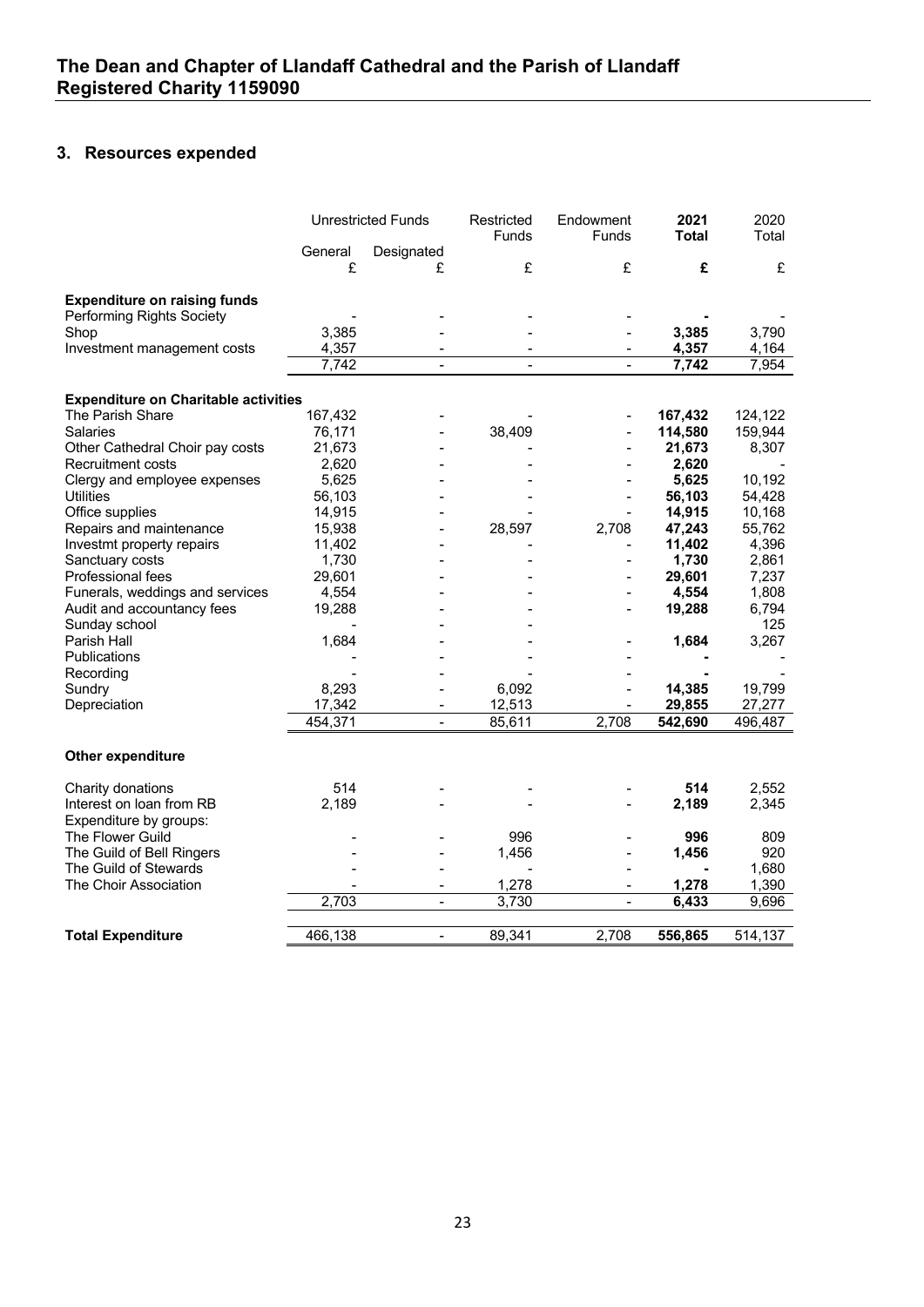## **4. Staff Costs**

|                                                                                   | 2021                     | 2020<br>£                  |
|-----------------------------------------------------------------------------------|--------------------------|----------------------------|
| Gross salaries<br>Social security costs<br><b>Employers pension contributions</b> | 99,960<br>9,158<br>5,462 | 137,953<br>13,372<br>8,619 |
|                                                                                   | 114,580                  | 159,944                    |
| Average number of employees                                                       | 5                        | 9                          |

No employee received pay over £60,000 in this or the previous year. In the 2020 accounts, £8,307 of fees to the back row of the choir were included in salaries and is adjusted accordingly in this year's accounts.

## **5. Auditors' remuneration**

Included in audit and accountancy is £4,980 (2020: £4,620) in respect of audit fees.

Fees paid to the auditors for other services were £1,624 (2020: £2,174).

## **6. Tangible fixed assets**

|                     | <b>The</b><br>Organ | Piano  | Song<br>Room<br><b>Piano</b> | Audio-visual<br>equipment | <b>Office</b><br><b>Equipment</b> | <b>Total</b> |
|---------------------|---------------------|--------|------------------------------|---------------------------|-----------------------------------|--------------|
|                     | £                   | £      | £                            | £                         | £                                 | £            |
| Cost                |                     |        |                              |                           |                                   |              |
| At 1 January 2021   | 1,564,205           | 33,000 | 14,394                       | 37,061                    |                                   | 1,648,660    |
| <b>Additions</b>    |                     |        |                              | 8,778                     | 11,936                            | 20,714       |
| <b>Disposals</b>    |                     |        |                              |                           |                                   |              |
| At 31 December 2021 | 1,564,205           | 33,000 | 14,394                       | 45,839                    | 11,936                            | 1,669,374    |
| <b>Depreciation</b> |                     |        |                              |                           |                                   |              |
| At 1 January 2021   | 162,499             | 24,750 | 3,179                        | 9,265                     |                                   | 199,693      |
| Charge for the year | 15,642              | 1,650  | 720                          | 10,363                    | 1,481                             | 29,856       |
| <b>Disposals</b>    |                     |        |                              |                           |                                   |              |
| At 31 December 2021 | 178,141             | 26,400 | 3,899                        | 19,628                    | 1,481                             | 229,549      |
|                     |                     |        |                              |                           |                                   |              |
| At 31 December 2021 | 1,386,064           | 6,600  | 10,495                       | 26,211                    | 10,455                            | 1,439,825    |
| At 31 December 2020 | 1,401,706           | 8,250  | 11,215                       | 27,796                    |                                   | 1,448,967    |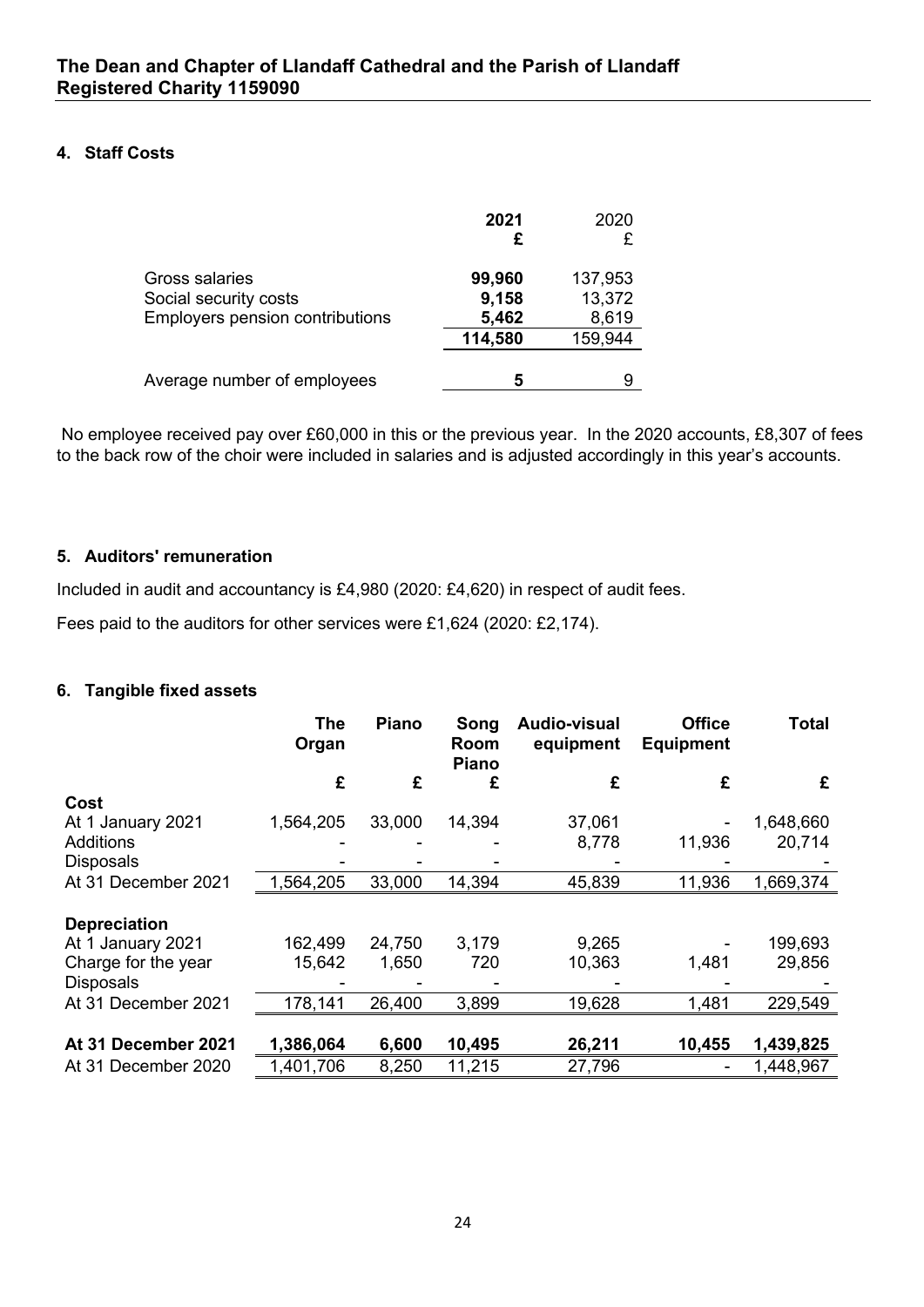## **7. Investments held as fixed assets**

|                         | <b>Investment</b><br>properties | Other<br>investments | Total     |  |
|-------------------------|---------------------------------|----------------------|-----------|--|
|                         |                                 |                      |           |  |
| Valuation               |                                 |                      |           |  |
| At 1 January 2021       | 4,621,824                       | 143,828              | 4,765,652 |  |
| Surplus on revaluations | 439,210                         | 9.914                | 449,124   |  |
|                         |                                 |                      |           |  |
| At 31 December 2021     | 5,061,034                       | 153,742              | 5,214,776 |  |

The basis of valuation was fair value. The residential properties and the parish hall were revalued in March 2022 by independent chartered surveyors. Llandaff Cathedral School and grounds were valued by the Head of Property Services of the Church in Wales. The valuations were as follows:

|                                                          |        | £         |
|----------------------------------------------------------|--------|-----------|
| <b>Residential properties</b>                            |        | 3,776,034 |
| Llandaff Cathedral School and grounds                    |        | 1,100,000 |
| Parish Hall                                              |        | 185,000   |
|                                                          |        | 5,061,034 |
|                                                          |        |           |
| 8.<br><b>Debtors</b>                                     |        |           |
|                                                          | 2021   | 2020      |
|                                                          | £      | £         |
| Trade debtors                                            | 53,815 | 37,434    |
| Other debtors                                            | 3,708  |           |
|                                                          | 57,523 | 37,434    |
| 9.<br><b>Creditors</b>                                   |        |           |
|                                                          |        |           |
| Amounts falling due within one year                      | 2021   | 2020      |
|                                                          | £      | £         |
| Accruals and deferred income                             | 19,432 | 26,558    |
| Other creditors                                          |        |           |
|                                                          | 19,432 | 26,558    |
| Amounts falling due after more than one year             |        |           |
| Loan from the Representative Body of the Church in Wales | 67,744 | 72,955    |

The loan covers the work carried out by the Representative Body on behalf of the Cathedral to St Mary's. It bears interest from 1 January 2020 at 3% and is repayable at any time before 31 December 2035.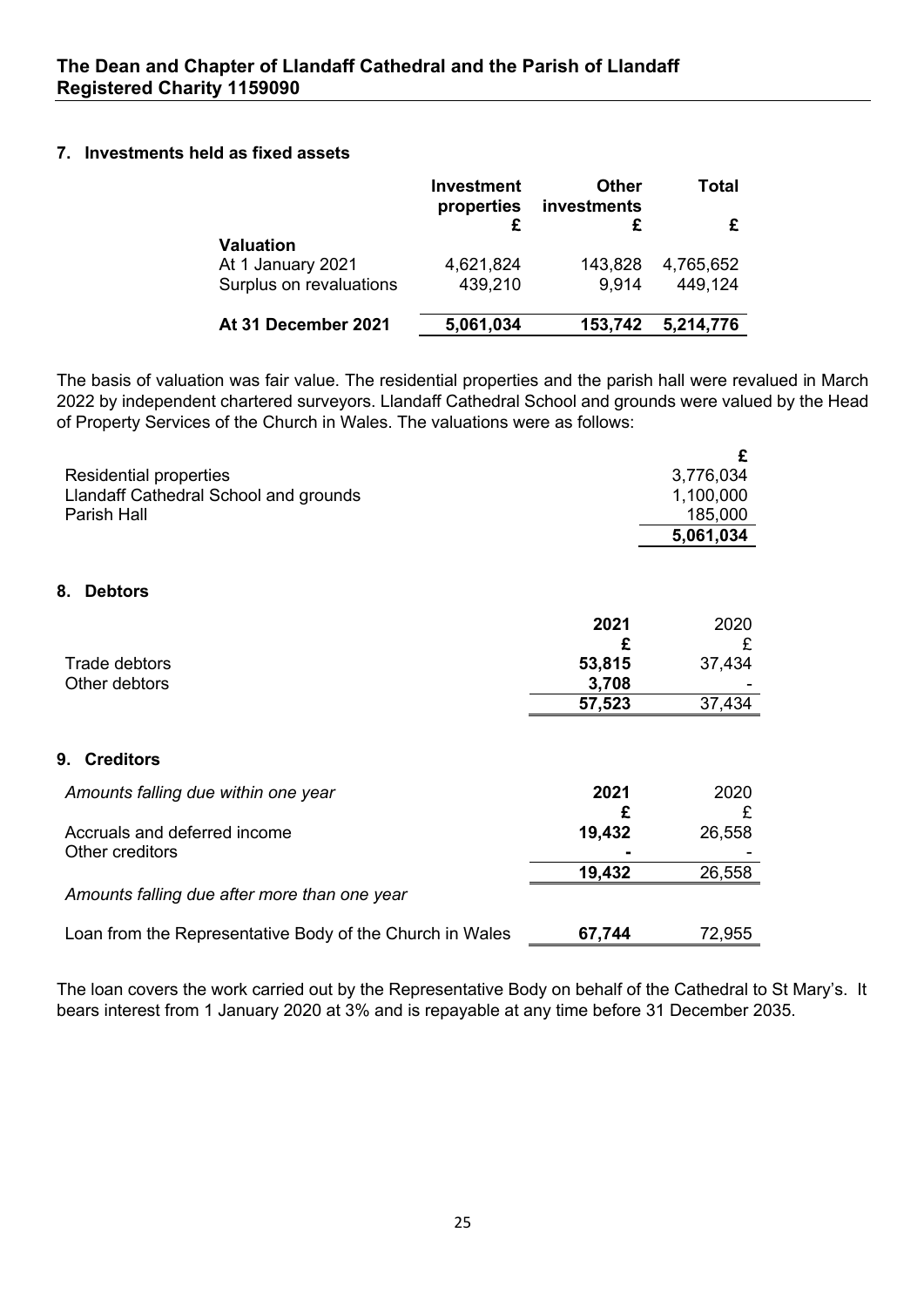#### **10. Financial Commitments**

| <b>Operating leases</b> | 2021   | 2020   |
|-------------------------|--------|--------|
| Amounts payable:        |        |        |
| Within one year         | 5,989  | 6,064  |
| In two to five years    | 13,476 | 12,074 |
|                         | 19,465 | 18,138 |

## *Other commitments*

The Cathedral had no other commitments at the end of the year (2020: £Nil)

#### **11. Movement in Funds**

|                                   | Opening<br>balance | Incoming<br>resources    | <b>Charitable</b><br>expenditure | <b>Other</b><br>surpluses | <b>Transfers</b> | <b>Closing</b><br>balance |
|-----------------------------------|--------------------|--------------------------|----------------------------------|---------------------------|------------------|---------------------------|
|                                   | £                  | £                        | £                                | £                         | £                | £                         |
| <b>Unrestricted funds</b>         |                    |                          |                                  |                           |                  |                           |
| General funds                     | 6,325,308          | 465,413                  | (464, 816)                       | 439,210                   | 38,584           | 6,803,699                 |
| Designated funds                  | 23,580             | 102,414                  |                                  |                           |                  | 125,994                   |
| <b>Total unrestricted funds</b>   | 6,348,888          | 567,827                  | (464, 816)                       | 439,210                   | 38,584           | 6,929,693                 |
|                                   |                    |                          |                                  |                           |                  |                           |
| <b>Restricted funds</b>           |                    |                          |                                  |                           |                  |                           |
| The Flower Guild                  | 8,597              | 180                      | (996)                            |                           | 1,330            | 9,111                     |
| The Guild of Bell Ringers         | 5,060              | 136                      | (1, 456)                         |                           | (125)            | 3,615                     |
| The Guild of Stewards             | 5,443              | $\overline{\phantom{a}}$ |                                  |                           |                  | 5,443                     |
| The Choir Association             | 16,826             | 1,044                    | (1,278)                          |                           | 83               | 16,675                    |
| Friends of Llandaff Cathedral:    |                    |                          |                                  |                           |                  |                           |
| For Music                         |                    | 35,000                   | (35,000)                         |                           |                  |                           |
| For Bishop Marshall Panel         |                    | 3,214                    | (3,214)                          |                           |                  |                           |
| For other purposes                |                    | 8,709                    | (8,709)                          |                           |                  |                           |
| <b>Ouseley Trust for Music</b>    |                    | 5,000                    | (5,000)                          |                           |                  |                           |
| Music/Organ Appeal                | 10,318             | 1,142                    | (4,500)                          |                           |                  | 6,960                     |
| Piano: Llandaff Festival Ltd      | 8,250              |                          | (1,650)                          |                           |                  | 6,600                     |
| Piano: Cathedral Music Trust      | 7,792              |                          | (500)                            |                           |                  | 7,292                     |
| Lady Chapel Organ                 | 5,000              |                          |                                  |                           |                  | 5,000                     |
| Sale proceeds of library          | 45,499             |                          |                                  | 6,623                     |                  | 52,122                    |
| <b>Bishop Marshall Panel</b>      | 4,567              | 8,658                    | (13, 225)                        |                           |                  | 0                         |
| Altar frontal                     | 5,468              |                          |                                  |                           |                  | 5,468                     |
| 2018: South West Province         |                    |                          |                                  |                           | 2,000            | 2,000                     |
| Audio-Visual Equipment            | 27,796             | 50                       | (10, 363)                        |                           | 8,728            | 26,211                    |
| <b>Cultural Recovery Fund</b>     | 49,600             |                          |                                  |                           | (49,600)         |                           |
| Churchyard maintenance            | 14                 | 3,499                    | (3,450)                          |                           | 3,600            | 3,663                     |
| <b>Total restricted funds</b>     | 200,230            | 66,632                   | (89, 341)                        | 6,623                     | (33, 984)        | 150,160                   |
|                                   |                    |                          |                                  |                           |                  |                           |
| <b>Permanent Endowments</b>       |                    |                          |                                  |                           |                  |                           |
| The Jasper Tower Fund             | 23,508             |                          | (2,708)                          | 2,485                     | (1,000)          | 22,285                    |
| <b>Friends of Cathedral Music</b> | 45,802             |                          |                                  | 4,840                     |                  | 50,642                    |
| <b>Llandaff Cathedral Scheme</b>  | 5,993              |                          |                                  | 633                       |                  | 6,626                     |
| <b>Daniel Radcliff Trust</b>      | 1,444              | 31                       |                                  |                           | (1, 475)         |                           |
| Ivor John Thomas deceased         | 2,082              | 43                       |                                  |                           | (2, 125)         |                           |
| The Cathedral Flower Fund         | 12,658             |                          |                                  | 1,844                     |                  | 14,502                    |
| The Woodman Trust                 | 6,842              |                          |                                  | 723                       |                  | 7,565                     |
|                                   | 98,329             | $\overline{74}$          | (2,708)                          | 10,525                    | (4,600)          |                           |
| <b>Total permanent endowments</b> |                    |                          |                                  |                           |                  | 101,620                   |
| <b>Total funds</b>                | 6,647,447          | 634,533                  | (556, 865)                       | 456,358                   | 0                | 7,181,473                 |

Designated funds relate to funds set aside for maintenance of the Property and Fabric of the Cathedral and its properties, and its website.